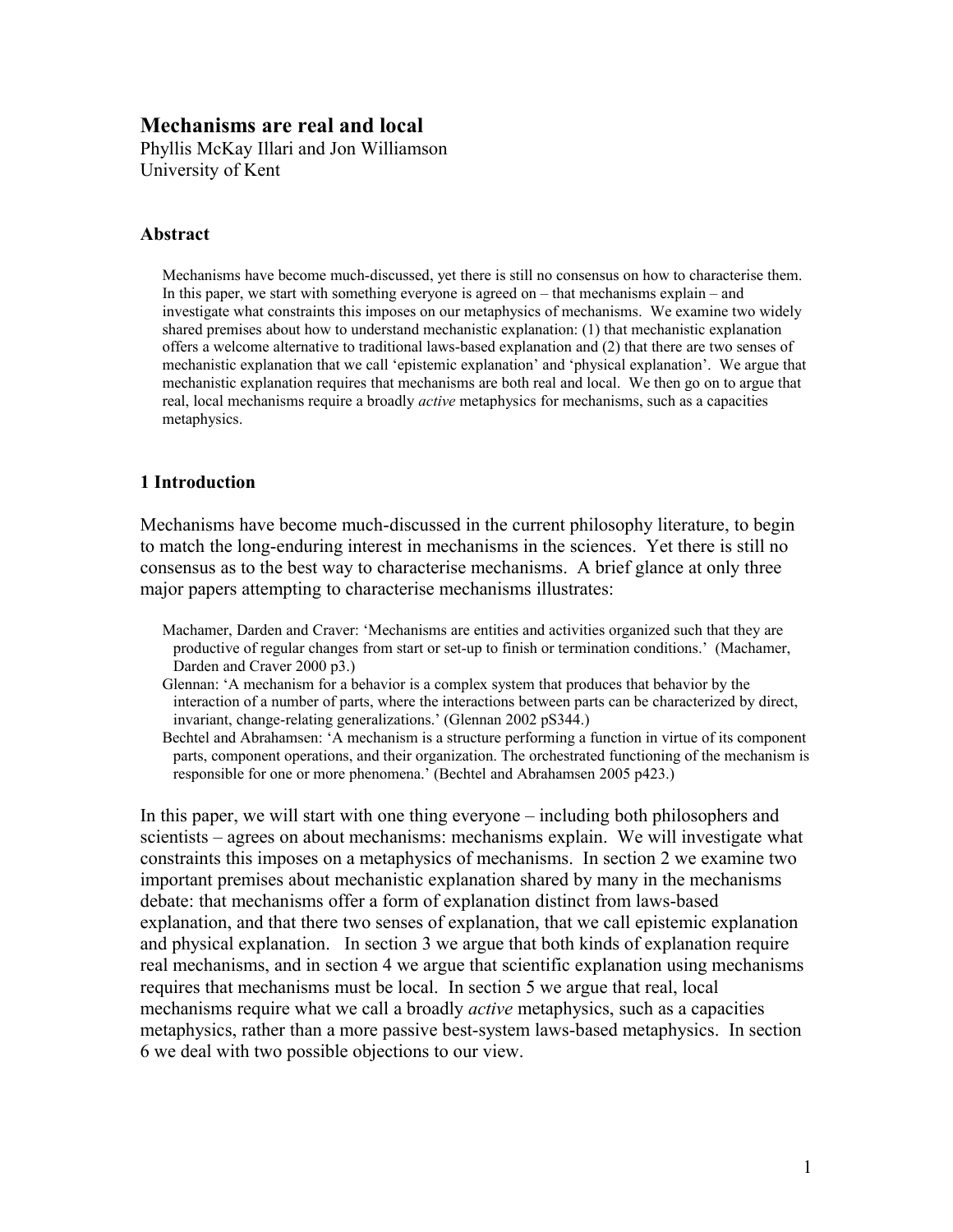Dialectically, we take our argument to be important because the general trend in characterising mechanisms in the literature is to use a more passive metaphysics, which our argument shows to be at odds with the basic reasons we examine in section 2 that are often given for developing an account of mechanisms at all. Further, if you think, as many do, that mechanistic explanation is *causal* explanation, then everything argued here transfers to this important species of causal explanation.

### **2 Mechanistic explanation**

There are various views about the nature of mechanistic explanation which are sometimes implicit, sometimes explicit in the mechanisms literature. In this section, we will pick out two views which, while not universal, are widely shared by those writing about mechanisms. They are first that mechanistic explanation is a distinct alternative to lawsbased explanation, and secondly that there is something which we will call 'physical' explanation, where the mechanism in the world produces the phenomenon of interest. We agree with both of these deep premises of thinking about mechanisms and mechanistic explanation. We will argue that they impose constraints on a plausible metaphysics of mechanisms.

The first view is that mechanistic explanation is a new form of explanation that is distinct from traditional laws-based approaches to explanation – and far more promising as an account of explanation across much of the sciences. As Torres writes: 'The mechanistic model of explanation represents an appealing alternative to classical covering-law (CL) models'. (Torres forthcoming Section 1.) There are three independent reasons for this, which influence different philosophers in different ways. All three reasons are important.

The first reason is simple: mechanistic explanation as distinct from law-based explanation fits the *practice* of the special sciences in a way that law-based explanation fails quite drastically to do. And the special sciences now amount to a great deal of science.<sup>[1](#page-1-0)</sup> They proceed by identifying phenomena requiring explanation, and decomposing them. They look for the parts of the mechanism underlying the phenomenon, and start trying to figure out what they do. They work out how the parts go together where, so that what the parts can do in conjunction changes, and ultimately the way the organized behaviour of the whole mechanism produces the phenomenon becomes clear. What such scientists do not do is look for laws and try to build up any kind of explanation resembling a law-based one. Bechtel and Abrahamsen are influenced by this: 'The received view of scientific explanation in philosophy (the deductivenomological or D-N model) holds that to explain a phenomenon is to subsume it under a law … . However, most actual explanations in the life sciences do not appeal to laws in the manner specified in the D-N model.' (Bechtel and Abrahamsen 2005 p421-2.)

<span id="page-1-0"></span><sup>&</sup>lt;sup>1</sup> The special sciences span from chemistry to psychology, economics and social science. Some areas traditionally thought of as physics might still best be thought of as special sciences, as James Ladyman has argued in private communication. He suggests optics, cosmology and solid-state physics. We don't mean to imply that mechanistic explanation is *absent* from physics, just that it *is* ubiquitous in the special sciences.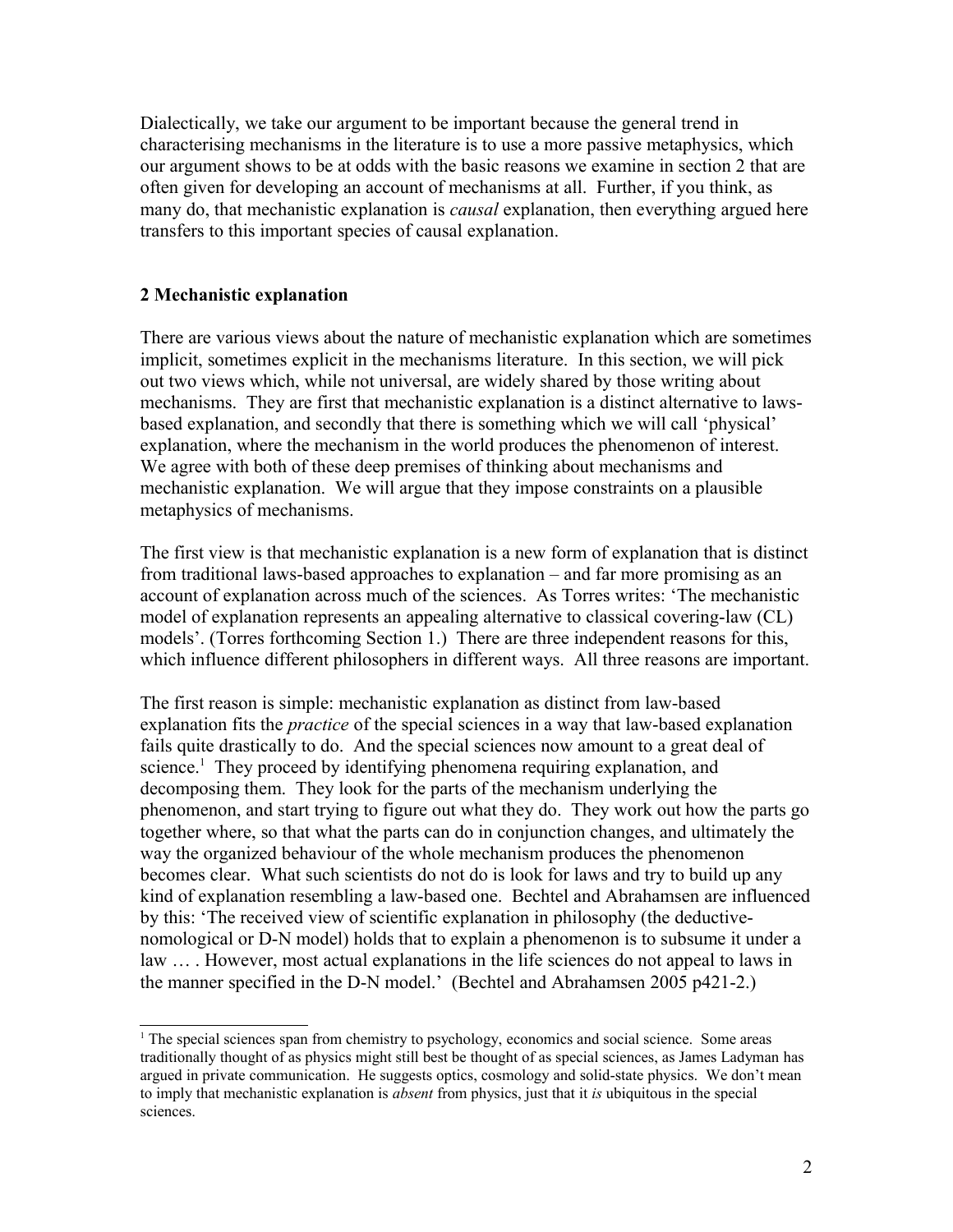The second reason for thinking an alternative to traditional laws-based explanation is vital is also simple, and has been extensively argued elsewhere. There are no laws – no exceptionless non-accidental generalisations – in the special sciences and no reason to suppose there ever will be. $<sup>2</sup>$  $<sup>2</sup>$  $<sup>2</sup>$  Those 'laws' that do exist in the special sciences are nothing</sup> more than generalizations backed up by an understanding of the mechanisms underlying those laws.<sup>[3](#page-2-1)</sup> This is the direction of explanation between laws and mechanisms that many scientists adhere to. It seems to us that a reductive faith that there will ultimately be discoverable laws everywhere has been seriously empirically undermined by the huge success of science without laws – such as the extraordinary amount now known about the detailed mechanisms of protein synthesis – and should be abandoned. Leuridan mentions this reason for preferring mechanistic explanation: 'If there are no strict laws, there are no D-N explanations. Hence the mechanicist alternative, which states that explanation involves mechanistic models (i.e. descriptions of mechanisms) instead of strict laws, might be very welcome.' (Leuridan forthcoming Section 1.)

The third reason is that even if fundamental laws were available in the special sciences – exceptionless non-accidental generalisations that we could treat as brute nomological facts about the universe – it is hard to see how they could explain in the way that mechanisms explain. Brute nomological facts themselves call for explanation, which is precisely why scientists do try to explain laws – and they often use mechanisms to try to do this. Glennan (2002) is concerned about this issue, concluding that at least the fundamental laws of physics are not mechanically explicable, or explicable at all. It seems to us that this is acceptable if it is assumed that there is a final, fundamental, lowest, level of physics. But so far we have not discovered such a final level, and we don't have empirical reason to believe there must be one. Mechanisms offer a more accurate characterisation of genuine special science explanation. This reason clearly influences Bechtel and Abrahamsen: 'For present purposes we leave laws in place as statements of particularly robust and general phenomena. However, we suggest that explanation is to be found in the mechanisms that account for these laws, not in the laws themselves.' (Bechtel and Abrahamsen 2005 p422, footnote 1.)

So the first view that mechanistic explanation is a promising and much-needed alternative to laws-based explanation is widely shared and important.<sup>[4](#page-2-2)</sup>

The second view is sometimes only implicit in the literature, but it is clearly present. It is the view that there are two different kinds of mechanistic explanation in line with Salmon's more general distinction between epistemic and 'ontic' explanation (Salmon 1998a, 1998b). The first, epistemic, sense is of explanation as a human practice, aimed at

<span id="page-2-0"></span><sup>&</sup>lt;sup>2</sup> Cartwright has been very influential here. She even argues that many of the classic universal laws of fundamental physics describe only idealized, closed systems, so are in fact *not* universal laws when applied to the real world. See Cartwright 1983.

<span id="page-2-1"></span><sup>&</sup>lt;sup>3</sup> Glennan 2002 discusses this extensively. Note that idealised models are a different issue, quite distinct from physical mechanisms – consider that they are *models*. See also Mitchell 2007.

<span id="page-2-2"></span><sup>&</sup>lt;sup>4</sup> It is not universal. We will show later that careful study of Psillos' views suggests that he believes mechanistic explanation collapses to laws-based explanation. And see Leuridan (forthcoming) for an interesting examination of mechanisms and laws-based explanation using Sandra Mitchell's understanding of 'pragmatic' laws, which are intended to be available in the special sciences.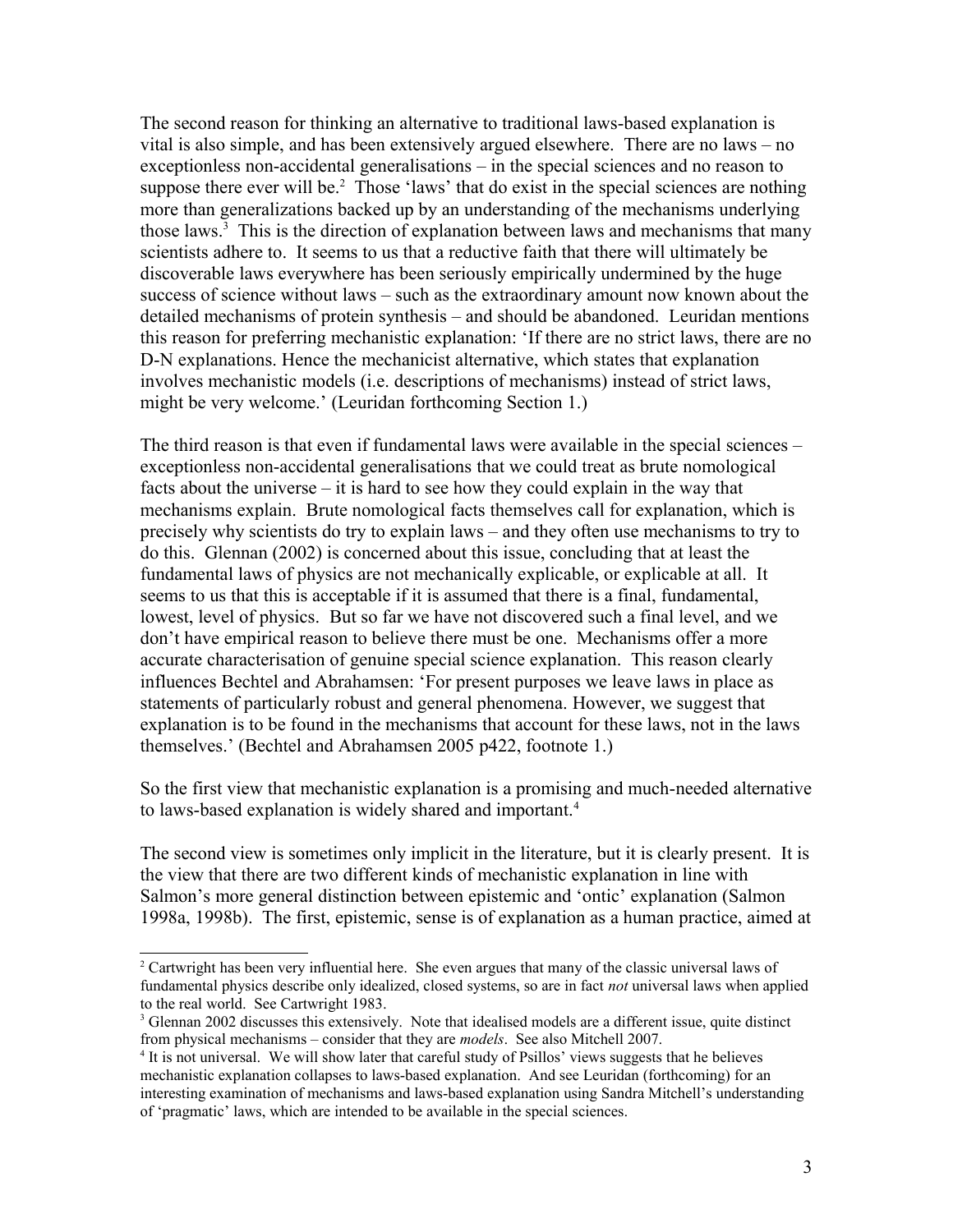increasing understanding of the world. It often involves the passing of information between human beings. Although it is aimed at understanding the world, it is highly sensitive to the cognitive abilities and background knowledge of human beings.<sup>[5](#page-3-0)</sup> The second, ontological, sense of explanation, particularly important in the scientific practice of explanation using mechanisms, we will call physical explanation. This second sense of explanation is the sense in which mechanisms explain the phenomena they explain by being responsible for them. This happens whether human beings understand what is going on or not.[6](#page-3-1) Knowledge of the mechanisms involved in physical explanation might in some cases be beyond our cognitive capacities. There is certainly no a priori reason to be sure we will always be able to know such mechanisms.

The two senses of explanation are naturally intertwined, of course. If the epistemic sense of explanation is to succeed in increasing understanding of the *world*, rather than merely making up interesting stories about it, the stories had better be describing the mechanisms in the world. In the other direction, as soon as we start trying to *describe* the physical mechanism that produces the phenomenon, we begin to abstract, to prioritise salient details and so on, so that our *description* takes on some epistemic features. But while these two senses of explanation are so intertwined that they can be difficult to separate, they are not the same.<sup>[7](#page-3-2)</sup> This can be clearly seen by realising that they are subject to different constraints. For example, an epistemic mechanistic explanation should be perspicuous to its audience, while the correctness of a description of a physical mechanism producing a phenomenon does not depend on whether its audience understands that description. A second important difference is that the epistemic sense of explanation allows for the imposing of normative desiderata that would be inappropriate to apply to physical mechanisms. For example, one might reasonably attempt to make epistemic mechanistic explanations modular – very crudely, organised so that you can wiggle one bit of the mechanism without affecting the working of other bits. $8$  But you couldn't possibly demand that every physical mechanism be modular. They may be or they may not. These differences exist because in the epistemic sense of explanation it is the *description* of the mechanism that explains, while in the physical sense, the *mechanism itself* does the explaining.

This distinction is implicit in much of the literature on mechanisms, and explicit in some papers. In many papers, an explicit distinction is made between mechanisms as they are in the world, and the models, schema or descriptions of mechanisms that we construct to

<span id="page-3-0"></span> $<sup>5</sup>$  It is in this sense of explanation that the explanation a biologist gives his small son is very different from</sup> the one he will give in a research seminar. It is also the sense in which an explanation which is strictly speaking *false* might often be the best way of explaining something to a particular audience. One might say, for example, 'Mummy is getting fat because she has a baby in her tummy'. Strictly speaking Mummy is not getting fat, nor is the baby in her stomach. Thanks to Julia Tanney for suggesting this useful example.

<span id="page-3-1"></span><sup>&</sup>lt;sup>6</sup> We will discuss the tricky cases of social and psychological mechanisms in S3 and S4.

<span id="page-3-2"></span><sup>7</sup> Achinstein explores the relation between explaining acts and worldly explainers. See Achinstein 1983.

<span id="page-3-3"></span><sup>8</sup> Woodward does this. His section five is all about modularity, and he writes: 'The basic idea that I want to defend is that the components of a mechanism should be independent in the sense that it should be possible in principle to intervene to change or interfere with the behavior of one component without necessarily interfering with the behavior of others.' (Woodward 2002 pS374.)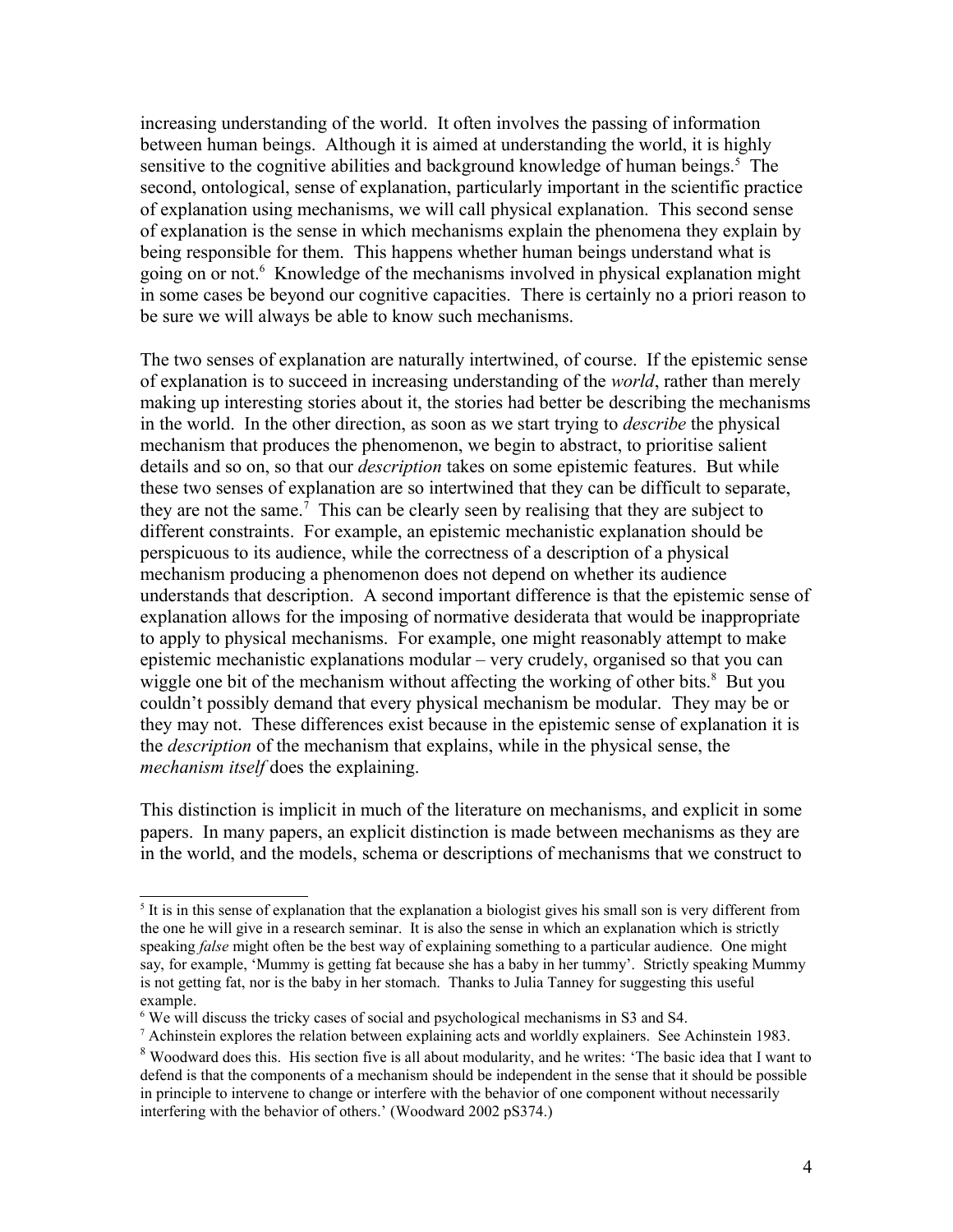explain the phenomena.<sup>[9](#page-4-0)</sup> In the construction of models or schema we are involved in an explanatory project that is epistemic. This notion is much explored by Bechtel and Abrahamsen, among others, and of course has a very important place in science. But Machamer, Darden and Craver, Bechtel and Abrahamsen, and Glennan all recognise the deeper relation between mechanisms and phenomena. The mechanism as it is in the world is responsible for the phenomena we observe. Machamer, Darden and Craver phrase it as the mechanism being 'productive of regular changes'; Glennan says that the mechanism 'produces that behavior'; and Bechtel and Abrahamsen say that mechanisms are 'responsible for one or more phenomena'. They all mean much the same thing.

Bechtel and Abrahamsen don't want to call this kind of thing explanation. We do, following both scientific and common practice. Sometimes a request for explanation is a request to identify the responsible portion of the world. For example, when asking why the sun looks larger at the horizon, the requested explainer is something about the world, even though it is described in terms of something epistemic – a story about the world. So this physical sense of explanation is a genuine sense of explanation, and it is this physical sense of explanation that we are most concerned with in this paper. It comes in at least two varieties – decompositional and etiological. In the first case, mechanisms explain phenomena by being the lower-level entities and activities that are organized to produce the higher-level observed phenomena. In the etiological case, mechanisms explain events by being the detailed causal history leading up to these events. Although a decompositional mechanistic explanation for a one-off event could be sought, we will focus on the case where mechanisms are the decomposition of a regularly occurring phenomenon. There are interesting relations between these slightly different kinds of mechanistic explanation which we do not have space to explore here.<sup>[10](#page-4-1)</sup>

In conclusion, scientific practice allows for two distinct understandings of mechanistic explanation: epistemic, where the description of the mechanism explains, and physical, where the mechanism itself explains. The literature on mechanisms has followed this, and the view that physical explanation exists, where the mechanism produces the phenomenon of interest, is widely shared. Similarly, the view that mechanistic explanation is a crucial alternative to laws-based explanation is a driving force of the mechanisms literature, widely shared in it.

#### **3 Mechanistic explanation requires mechanisms to be real**

For now, we put aside the view that mechanistic explanation is distinct from laws-based explanation, although it will become crucial to the overall argument again in section 6. In this section and the next, we focus on teasing out two implications for the metaphysics

<span id="page-4-0"></span><sup>9</sup> See Glennan 2002, Machamer, Darden and Craver 2000, and Bechtel and Abrahamsen 2005. Craver goes on to make the distinction thoroughly explicit. He talks of explanations as texts, models or representations used to convey information. He goes on: 'Other times, the term explanation refers to an objective portion of the causal structure of the world, to the set of factors that bring about or sustain a phenomenon.' (Craver 2007 p27.)

<span id="page-4-1"></span><sup>&</sup>lt;sup>10</sup> See Glennan 2002 and Craver 2007 for interesting discussion.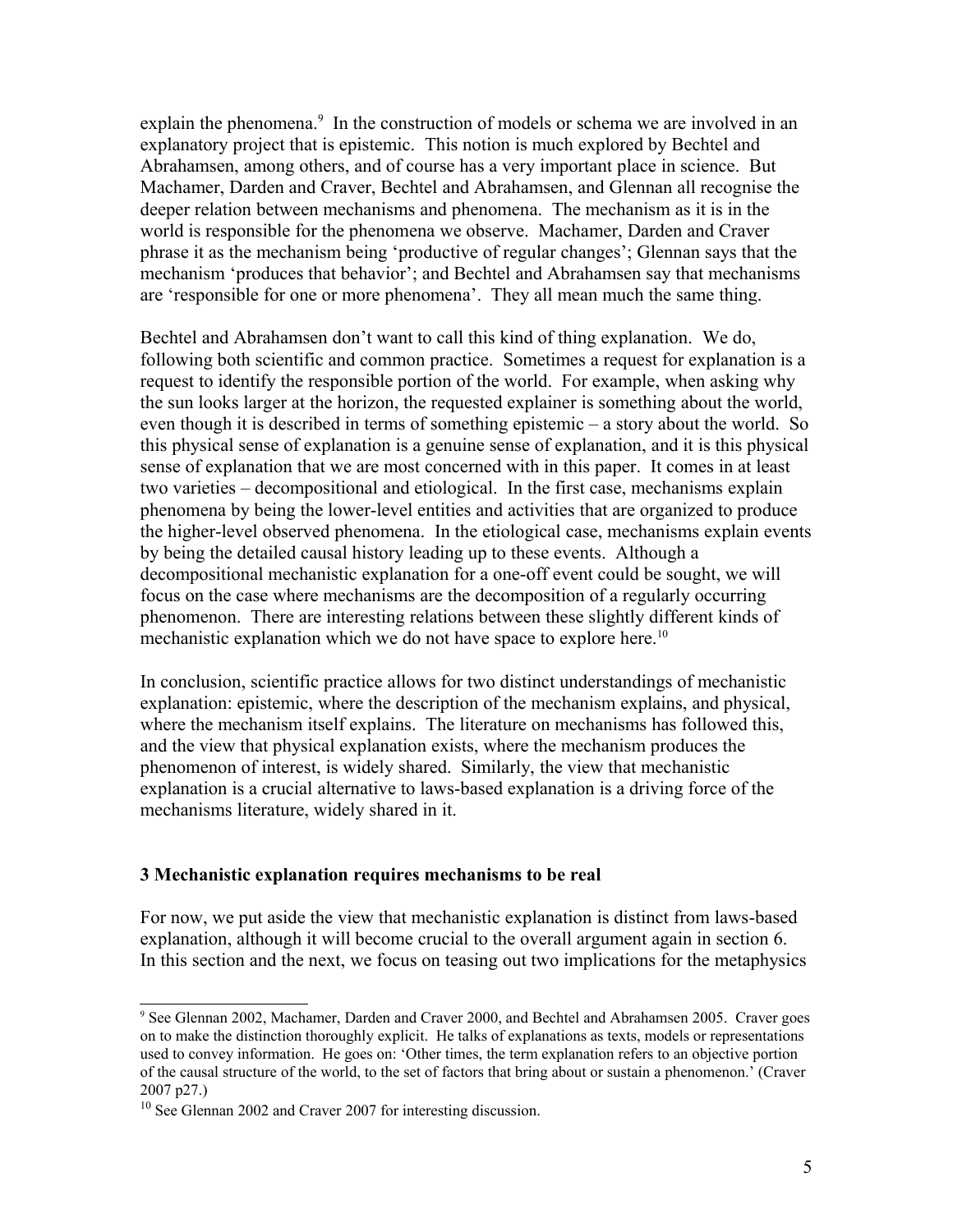of mechanisms arising from the use of mechanisms in explanation: mechanisms must be real (S3) and local (S4).

For mechanisms to yield physical explanations, they must be real. That is, at least some of the mechanisms posited by scientists must exist as worldly entities responsible for the phenomena we take them to explain.<sup>[11](#page-5-0)</sup> This fits scientific practice, matching how scientists treat mechanisms in mechanistic explanation. The mechanism of protein synthesis is a system in the world that produces proteins; natural selection is a complex of worldly processes that produces the adaptation of a population to its environment.<sup>[12](#page-5-1)</sup> It also fits the interesting uses to which mechanisms might be put, in causal inference, for example. Leuridan and Weber (forthcoming) suggest that identification of an underlying mechanism can be important in addressing the problem of external validity – working out whether a causal relation established in one population will apply in another. If knowing the underlying mechanism is to help, it is because you have identified a worldly entity that you can with reasonable confidence expect to be present/absent or more or less similar in altered circumstances. Cartwright (2006 and forthcoming) suggests that knowing social mechanisms is important to making social policy decisions, which seems to make the same assumption. Physical explanation is the most important kind of mechanistic explanation, because epistemic explanation is parasitic upon it. If epistemic explanations are to explain, rather than merely being stories, there must be real mechanisms to describe. So both kinds of mechanistic explanation require real mechanisms.

So the mechanisms literature is implicitly or explicitly committed to mechanisms being real. The claim is seldom made so baldly: perhaps it has seemed too obvious to comment on. A more detailed understanding of how mechanisms are real is slightly tricky. There are two problems, which we will take in turn: non-'physical' mechanisms, and the functional individuation of mechanisms.

The problem of non-'physical' mechanisms arises because not all mechanisms are completely independent of what people believe of them and how people describe them – the existence of social and psychological mechanisms means that that independence comes in degrees. Whatever social and psychological mechanisms are, they are partly constituted by people, and some may include the beliefs of people as components. For example, enough people believing that the economy is going into recession, and behaving accordingly, might be a necessary step in the economy entering recession. In terms of traditional debates about the existence of the external world, the dependence of such mechanisms on minds, their representational or constructed nature, might be thought to be an unacceptable mind-dependence of such mechanisms, undermining their reality.

<span id="page-5-0"></span><sup>&</sup>lt;sup>11</sup> The claim that mechanisms are real does *not* commit us to some variety of physical reductionist thesis. We believe there is serious reason to doubt whether science really proceeds by classical reduction. See for example Craver 2007 for an argument that the field of neuroscience has not advanced in ways remotely resembling the reductive paradigm.

<span id="page-5-1"></span><sup>&</sup>lt;sup>12</sup> Skipper and Millstein argue that natural selection is not a mechanism – at least not one that fits the characterizations of mechanisms offered by MDC and by Glennan. We disagree. See our examination of natural selection in Illari and Williamson (forthcoming b).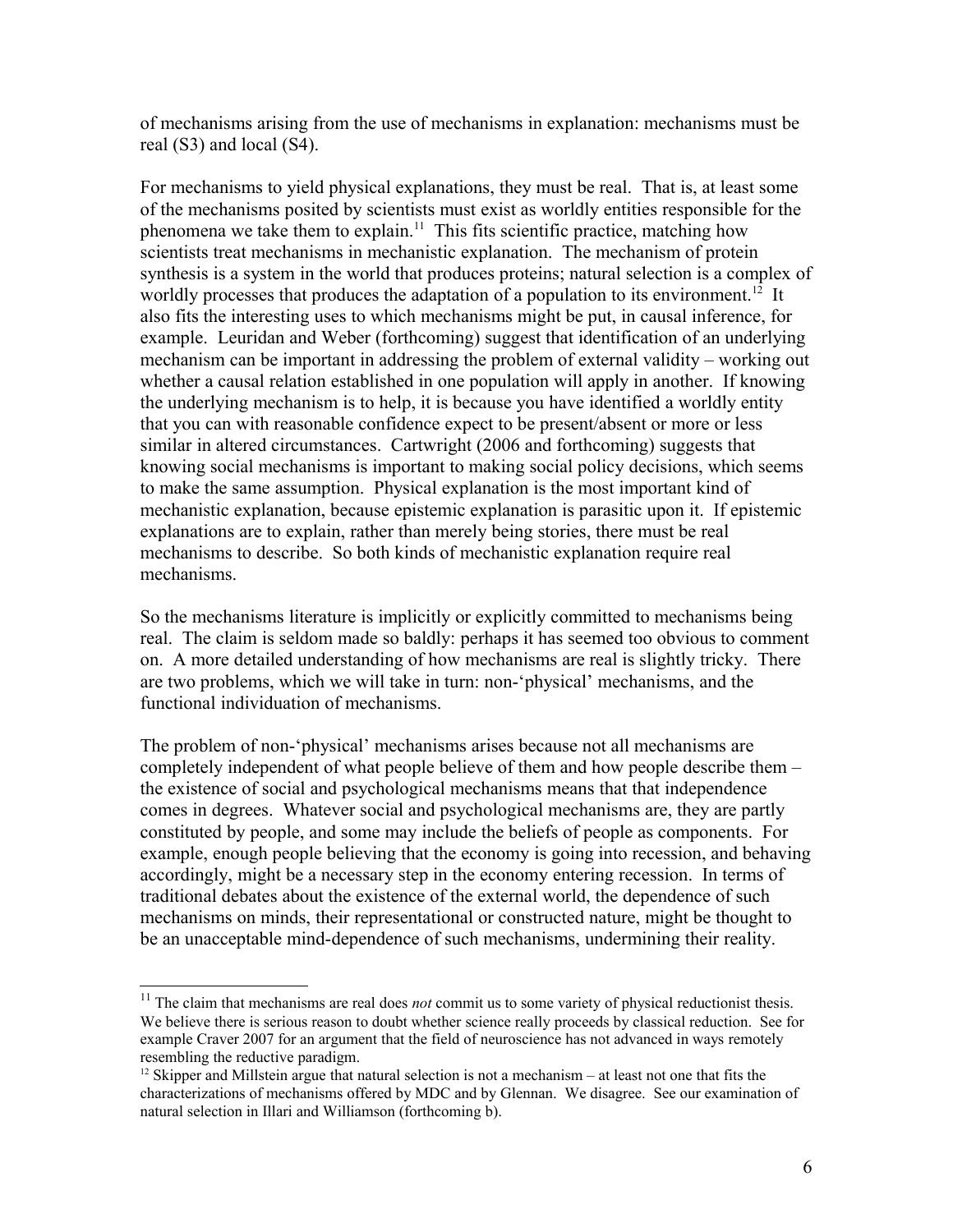However, this does not mean that social and psychological mechanisms must be merely explanatory schemas or models, thoroughly and essentially dependent on human minds, and so forever restricted to merely *epistemic* explanation. So long as people, and their minds, exist, are part of the ontology of the world, such mechanisms exist and are susceptible to scientific investigation. Such mechanisms are still worldly entities. Further, although models and schemas might under some circumstances themselves be mechanisms, they cannot themselves be part of the mechanisms that they describe. This view also contrasts with the view that such explanatory posits are merely instruments – instruments for making accurate predictions about the behaviour of observables.<sup>[13](#page-6-0)</sup> An instrumentalist view renders science less explanatory. There is no commitment to anything that can explain why the predictions work.

The second problem for the reality of mechanisms is that mechanisms are at least partially functionally individuated. This is a light sense of 'function', where the function of a thing is the role it plays in a system. That role does not require a selective history. Mechanisms are conceived of as the *mechanism for* producing a particular behaviour, where the behaviour is identified as a phenomenon of interest by scientists, when characteristically producing that behaviour is the role of that mechanism in that system.

This partial functional individuation of mechanisms is clear in scientific practice. Take for example the discussions of the mechanism of protein synthesis in three biochemistry textbooks. The notion of function is ubiquitous: all three texts took the function of protein synthesis to be the decoding of the information in DNA to produce proteins, and many lower-level mechanisms involved were functionally described.<sup>[14](#page-6-1)</sup> For example, regulatory mechanisms are understood in terms of ensuring that the right proteins come out. All three texts talk about some kind of repair mechanisms, and they all mean mechanisms whose function is to correct various kinds of malfunction.

This kind of functional individuation of mechanisms is also recognised in the philosophical literature. Both Glennan, and Bechtel and Abrahamsen, are explicit that mechanisms have functions. For Bechtel and Abrahamsen a mechanism is a structure 'performing a function' (2005 p423), while for Glennan a mechanism is a mechanism 'for a behaviour' (2002 pS344). Machamer, Darden and Craver's characterisation does not explicitly make a function an essential aspect of a mechanism, but they don't explicitly rule it out either. Independent work by Darden and by Craver makes the link between a mechanism and its explanandum phenomenon explicit. (See Darden 2006 and Craver 2007.)

The possible problem for the reality of mechanisms is probably clear. A function is required for something to be a mechanism. But the role something plays in a system

<span id="page-6-0"></span><sup>&</sup>lt;sup>13</sup> Instrumentalism has a long intellectual history, being traceable to work of Mach and Duhem, among others. See Van Fraassen 1980 for a more recent discussion.

<span id="page-6-1"></span><sup>&</sup>lt;sup>14</sup> See Adams et al. 1992, Voet and Voet 2004, and Whitford 2005. For example: 'Uncovering the cellular mechanisms resulting in sequential transfer of information from DNA (our genes) to RNA and then to protein represents one of major achievements of biochemistry in the  $20<sup>th</sup>$  century.' (Whitford 2005 p247.) Or consider: 'How do genes function, that is, how do they direct the synthesis of RNA and proteins, and how are they replicated?' (Voet and Voet 2004 p92.)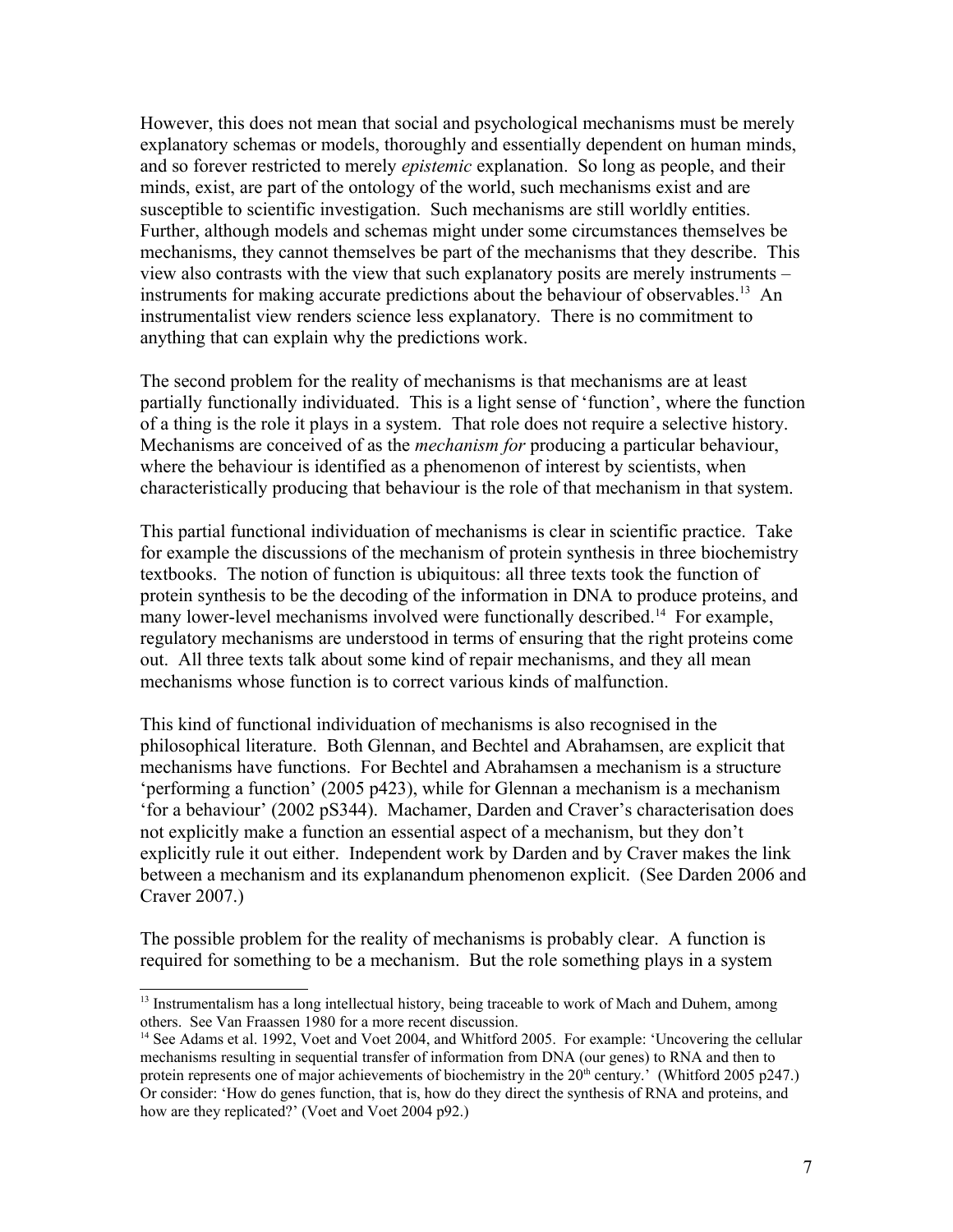seems to be a matter of description – the description of the system it is in. The same object individuated structurally, such as the heart, can have different functions according to the description of the system it is in. It might have the function of pumping blood when considered as part of the circulatory system, or the function of making a thumpthump noise when considered as part of a system for comforting a newborn baby. Then functions seem to be not wholly in the world, but set by the description of the system. This is not a spurious unscientific example. In scientific practice, the very same thing individuated structurally can sometimes have one function, sometimes another – and sometimes has no function at all.

Consider an example of this from a discussion of branch migration, the moving of the crossover point at which two molecules of DNA exchange excised strands of DNA. Voet and Voet write: 'such a process moves forward and backward at random and, moreover, is blocked by as little as a single mismatched base pair. In *E.coli*, and most other bacteria, branch migration is an ATP-dependent unidirectional process that is mediated by two proteins…' (Voet and Voet 2004 p1189.) In the context of protein synthesis as having the function of decoding DNA to produce proteins, branch migration doesn't have a function. It just happens, being a nuisance that the cell has to have various mechanisms to fix. That is why it is described as a process here.

The same responsiveness to description occurs for other kinds of mechanisms. Take natural selection. When it's the mechanism for adaptation, then it has a function – the bringing about of fit between organism and environment – and so is properly described as a mechanism. But when something else is being described and natural selection is just something happening in the background, then it doesn't have a function, and is described as a process. There are many other examples showing that both biochemists and evolutionary biologists consistently use 'mechanism' to describe only something that has a function, using the word 'process' when there is no function. So mechanisms are mechanisms *for*, while processes are just processes in themselves. Mechanisms, of course, are still what is used in explanation because once in the domain of explanation, you are thinking in terms of a behaviour or phenomenon to be explained. Once you identify that phenomenon, then you are looking for something that has a function – the mechanism that produces that phenomenon, which is thought of as the mechanism *for* that phenomenon.

This looks like a more serious problem for the reality of mechanisms than it really is. It is true that what function a mechanism performs can vary according to our *description* of the system it is in. But this is because many entities *really do belong to more than one system*. The heart really does circulate blood, and it really does make a thump-thump noise which is comforting to newborns because it is familiar. When we consider different systems we will naturally identify a different role-function for the heart, but this is because of the variation between systems, not because of our *description* of that system. The role an entity plays in any particular system is not a matter of description – it is a worldly fact. Functionally individuated mechanisms are real.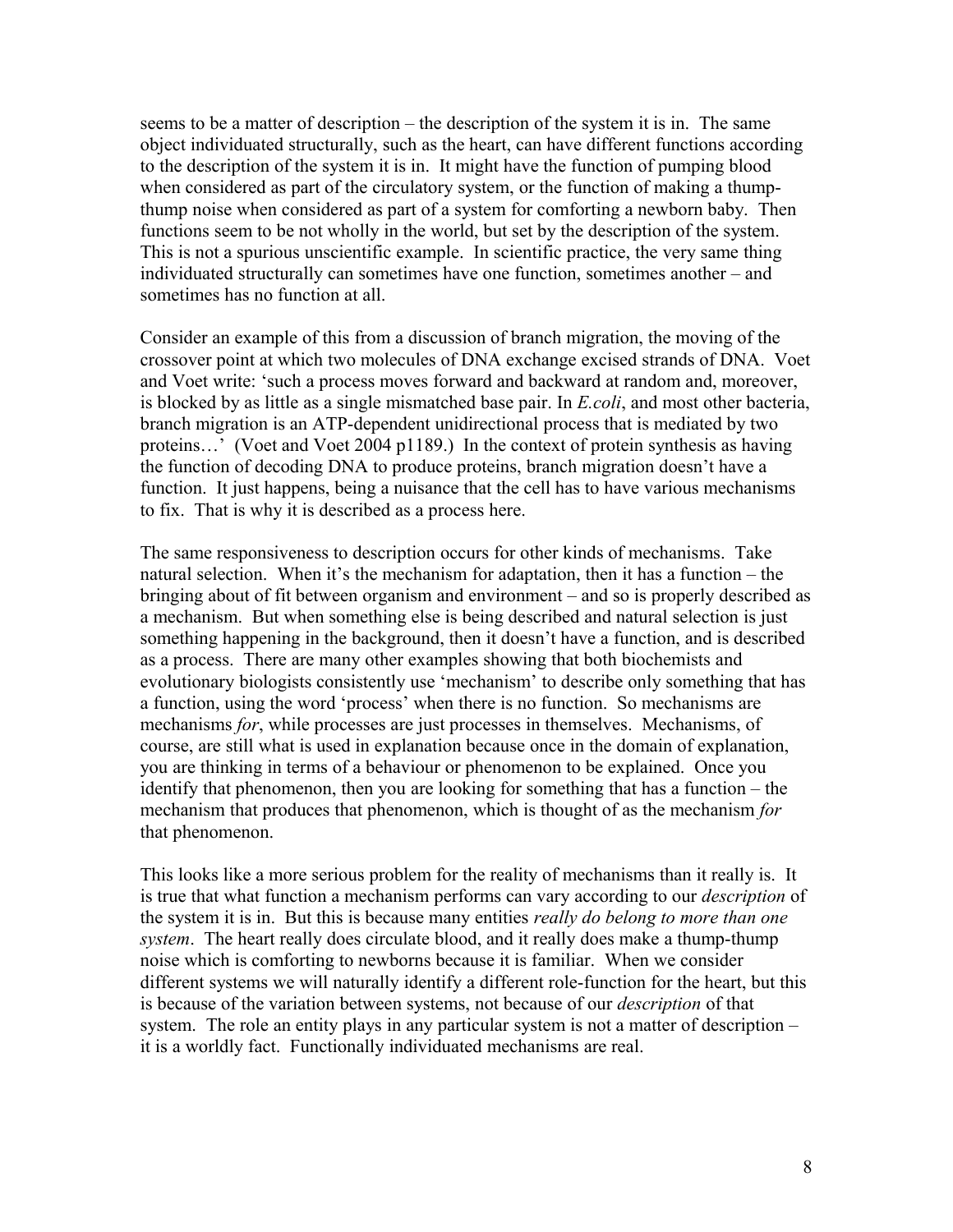In conclusion, both scientific practice and much of the philosophical literature on mechanisms is committed to real mechanisms, either in physical explanation, or as items to be described in epistemic explanation. That is, mechanisms exist as worldly entities that are responsible for the phenomena they produce. The mechanism itself is different from any model, schema or other description or representation of *that* mechanism, and the mechanism itself is real. Mechanisms are physical explainers, while representations of mechanisms are epistemic explainers. This is the first important constraint on a metaphysics of mechanisms.

### **4 Mechanistic explanation requires mechanisms to be local**

The second interesting constraint on a metaphysics of mechanisms comes from a feature of the *kind* of explanation you get when you get a physical mechanistic explanation. The explanation is local to the phenomenon produced. Mechanistic explanations use parts organized to produce the phenomenon, and may also look to containing systems to set the phenomenon, but both parts and systems are local to the phenomenon. This is true of scientific practice, and is also reflected in the philosophical literature on the issue.

Mechanisms, recall, are individuated by their explanandum phenomena. Mechanistic explanation begins by identifying a phenomenon, usually a regularly occurring one, to be explained. What then occurs is the process of examining the area local to the explanandum phenomenon to see how the phenomenon is produced. This is how characteristic mechanistic explanation proceeds.[15](#page-8-0) Take protein synthesis as an example. Scientists have a phenomenon that they wish to explain – the production of proteins. What they want to know about is the underlying mechanisms that produce proteins, and the conditions in the cell at the time. So scientists examine the details of the cells where proteins are produced. What is going on when proteins are produced? What kinds of molecules and so on are involved, and what do they do? They discover that there is a stage where DNA is copied, a stage where (various kinds of) RNA are made from DNA, and a stage where protein is made from mRNA. In fact, they discover vastly more information than this about all of these stages. But what they are doing certainly involves decomposing into local parts, and investigation of the local cell conditions. They look for the lower level stuff that produces the higher-level stuff, and the conditions under which this happens. In this sense, a great deal of what is described at great length in biochemistry textbooks just *is* protein synthesis.

Precisely because of the functional individuation of mechanisms, the extent of the locality you expect in a mechanism is set by the phenomenon the mechanism produces. Protein synthesis is very constrained, happening within a single cell. This is where the proteins appear, and where we look for the mechanisms that produce them. Compare

<span id="page-8-0"></span><sup>&</sup>lt;sup>15</sup> This understanding of decompositional mechanistic explanation is uncontroversial in the mechanisms literature. See for example Bechtel and Abrahamsen: 'The quest to understand the mechanism responsible for a given phenomenon requires decomposing the responsible system.' (2008 p560.) They also discuss the importance of looking upwards to higher-level mechanisms. For this paper, we set aside etiological mechanistic explanation. We suspect that it will exhibit the same kind of locality as decompositional mechanistic explanation, but lack space to establish that here.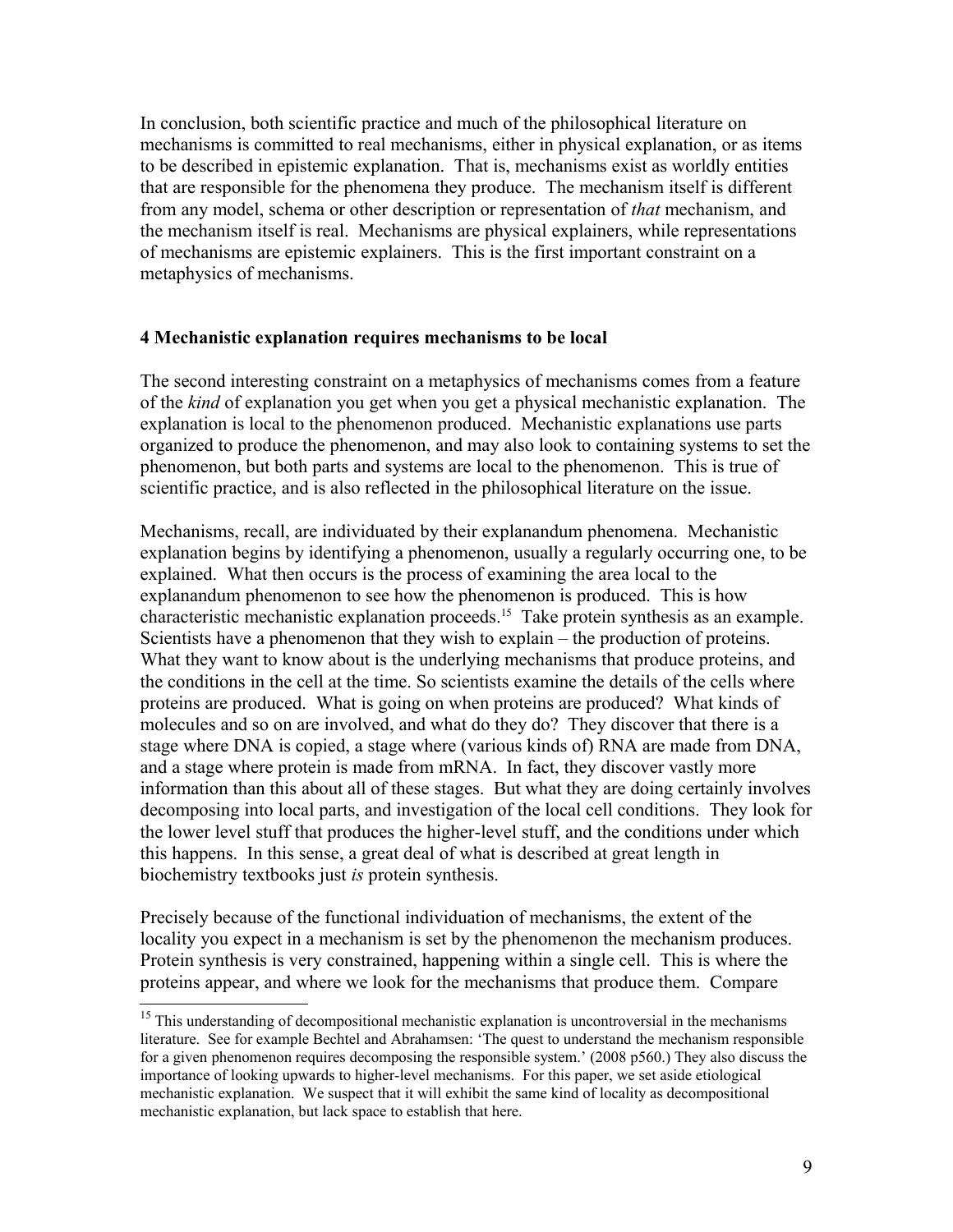natural selection, which happens within entire populations – much larger entities than single cells. Nevertheless, if you are interested in how natural selection has produced a particular distribution of trait types in a population, you study the history of the happenings in *that* population. You will also have to study the environment of that population, but that is also local – you don't look anywhere else. Investigating social mechanisms might lead you to look at social relations in an entire country, or even internationally. Investigating emission mechanisms for gravitational waves would lead you to look at something much bigger – the behaviour of binary pulsars, or even the movement of entire galaxies. But in each case the phenomenon sets the extent of appropriate locality. It isn't that mechanisms are always the size of 200 molecules, or three galaxies, it is that they are constrained in locality by where the phenomenon is that they are thought to produce. Other regions of space are not investigated, since they are not considered relevant.

Locality is implicit in much philosophical discussion of mechanisms, and explicit in some cases. Although he doesn't use the word 'locality', Craver, for example, gives the matter some extended discussion. Craver thinks that mechanisms are generally hierarchically nested, and mechanisms at different levels fall in (certain sorts of) partwhole relations. He writes 'The primary difference is that LM levels [levels in the multilevel mechanism for spatial memory] are relationships between a whole and its parts, while levels of processing are relationships between distinct items.' (See Craver 2007 p178.) Clearly, parts of wholes are local to those wholes, so Craver thinks that lower-level mechanisms are local to higher-level ones.

Craver also examines the issue of what, in the local area of the explanandum phenomenon, might be *left out* of the mechanism for the phenomenon. Not everything local is relevant. Writing again of his spatial memory case study, he claims: 'Components at lower levels are organized to make up the behaviours at higher levels, and lower- and higher-level items stand in relationships of mutual manipulability…' (See Craver 2007 p170.) By mutual manipulability, he means, very crudely, that if you wiggle one, the other wiggles, and vice versa. Not all parts of the cell, for example, are components of the mechanism of protein synthesis in this sense. And this is generally true of mechanistic explanation. If you are investigating social relationships the behaviour of the atoms or molecules of people are irrelevant, and a star collapsing will emit gravitational waves quite independently of the behaviour of any nearby life. While this shows that not everything that is local will be part of the mechanism, it is true that the parts of the mechanism will be local to where the phenomenon they produce exists. Mechanisms come in different sizes because the phenomena they produce come in different sizes. The extent of mechanisms that produce various phenomena is part of what is learned by scientists as the mechanisms for the phenomena are better understood. One of the things that is surprising about various subatomic phenomena in physics, for example, is how non-local their causes and effects might be.<sup>[16](#page-9-0)</sup> Nevertheless scientists in different fields come to have a good idea of how dispersed the mechanisms they are looking for are likely to be. Once that is established, they do not look further afield. It is,

<span id="page-9-0"></span><sup>&</sup>lt;sup>16</sup> In this way, quantum non-locality isn't a counterexample to our locality claim, since quantum phenomena are still local to the system. What's surprising is how spread out in space that system can be.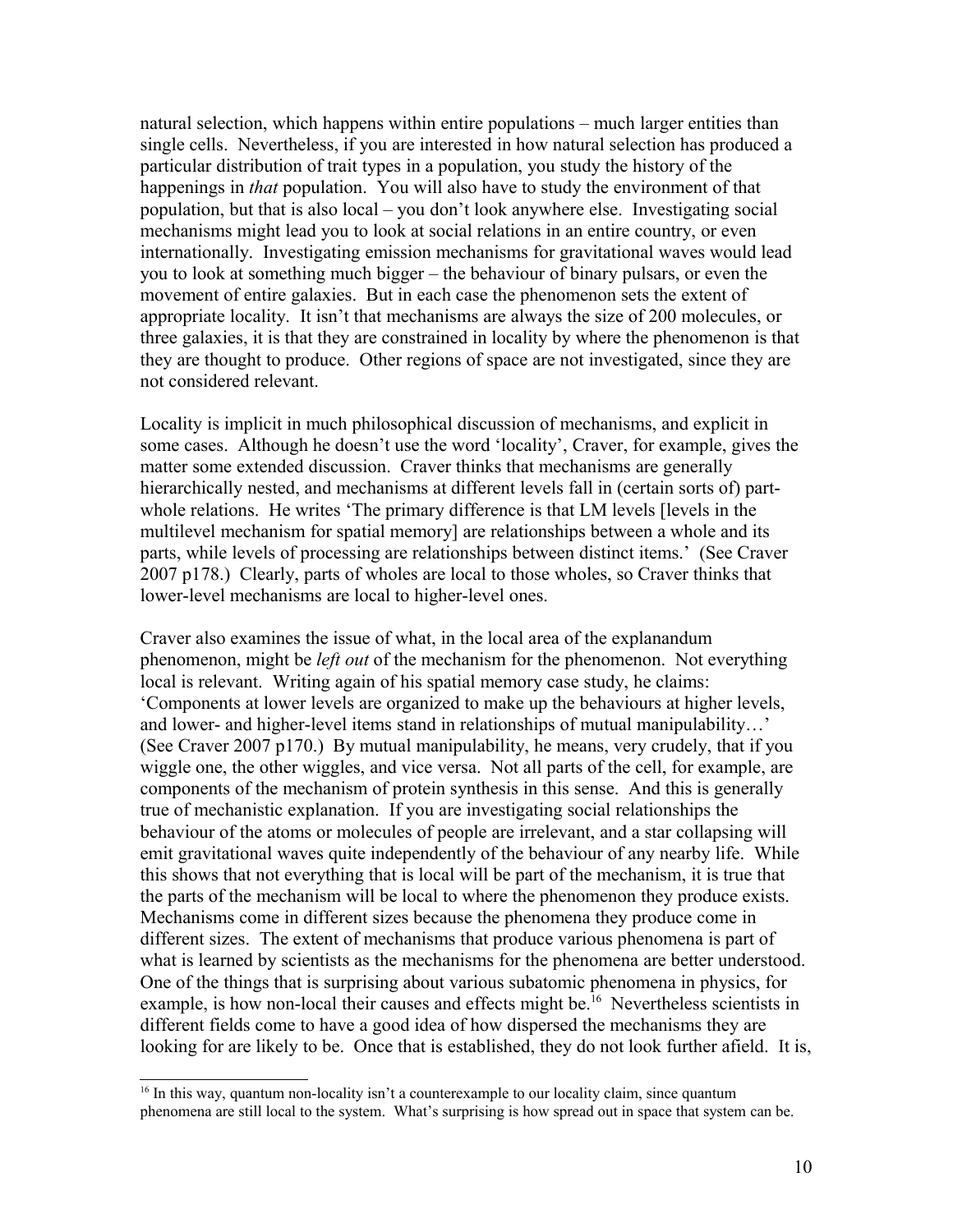if you like, an empirical discovery of any mechanism what extent of local space-time is relevant to the explanation. In all cases, that locality is limited.

Our discussion of the locality of mechanisms sails confusingly close to debates elsewhere in philosophy. It is worth pausing to make clear that the locality claim is a claim about mechanistic explanation in scientific practice and how it is understood in the mechanisms literature. We are not here concerned with metaphysical debates about causality, such as the claim that causal relations are intrinsic.<sup>[17](#page-10-0)</sup> The locality of mechanisms might imply that a precise copy of a mechanism is still a mechanism, which is an interesting parallel of some ways of understanding the intrinsicality claim. But this debate is not what concerns us here. We are also not concerned with alternative *scientific* claims about locality. A familiar locality claim from physics is that there can be no covariation of physical properties that are spacetime separated, where the covariation would demand that the propagation of any causal influence would have to be faster than the speed of light. This might be recast in less scientific terms as a doctrine of no action at a distance, which confusingly enough seems to be what some philosophers mean by locality when they talk about causality.<sup>[18](#page-10-1)</sup> If these are basic laws of physics, then no doubt mechanisms will not violate them. But such laws require support from physics more generally – examining how mechanisms are used in explanation cannot establish that nothing moves faster than the speed of light! Since we are looking for a claim supported by the use of mechanisms in explanation, it should be clear that this is not the locality claim we have in mind.

To reiterate, the claim is that in decompositional mechanistic explanation, the mechanism that produces the phenomenon of interest is looked for and discovered in the area of the phenomenon produced. This makes perfect sense of the idea that the mechanisms discovered are the mechanisms underlying the phenomenon. Other regions of space and time are not considered relevant.

Before ending this section, we will raise three possible problems for the locality of mechanisms: the functional individuation of mechanisms, the existence of non-'physical' mechanisms, and omissions. We will argue that none puts paid to locality, although examining them does yield a better grasp of the locality claim.

The first problem is that mechanisms having functions potentially damages the locality of a mechanism. If functions are relative to a description of a system, and that description, along with the wider system, is not part of the world where the mechanism is, then mechanisms are not wholly local. However, just as for the reality of mechanisms, this problem can be resolved by recognising that functions are more accurately thought of as objective, worldly relations between a mechanism and the (perhaps several) different systems it is in. Consider the heart again, as structurally individuated. Its role as bloodcirculator is set by the higher-level system of blood circulation it is a part of, while its

<span id="page-10-0"></span> $17$  Ned Hall characterises this informally: 'Intrinsicness: The causal structure of a process is determined by its intrinsic, non-causal character (together with the laws).' (Hall 2004 p225.)

<span id="page-10-1"></span><sup>&</sup>lt;sup>18</sup> Ned Hall, for example, uses the following sense of locality: 'Locality: Causes are connected to their effects via spatiotemporally continuous sequences of causal intermediates.' (Hall 2004 p225.)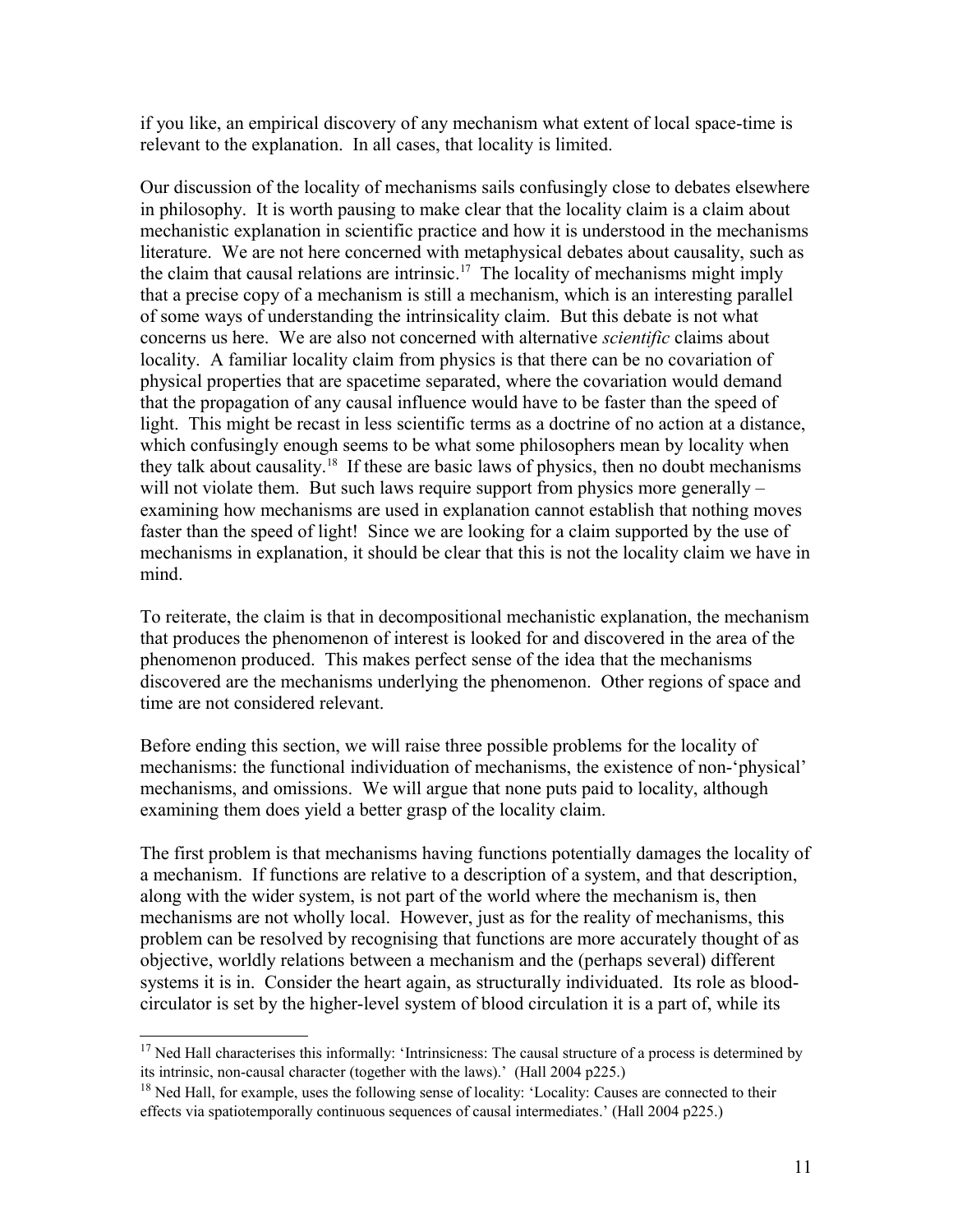role of baby-comforter is set by that different system. But this is not a matter of description, just a relation between the heart and two different (and local) systems it really is a part of. This is not a serious problem for locality any more than it is for reality.

Again, the possibility of non-'physical' mechanisms requires careful thought. We have pointed out already that locality is always relative to the phenomenon explained, so that some non-'physical' mechanisms, such as social mechanisms, might be very large indeed. But it is also true that how thoroughgoing the locality is, how deeply it extends, varies from mechanism to mechanism, affecting effective strategies of decomposition.

Craver recognises this: 'Localization is one of the most fundamental spatial constraints on interlevel integration (Bechtel and Richardson 1993). Not all mechanisms have easily localized *components*, but when they do, the location of different processes can be crucial to understanding a mechanism that incorporates them.' (Craver 2007 p261-2.) This is a particularly interesting issue for psychological mechanisms, where there is great debate on localization strategies. There is disagreement, for example, on whether specific psychological functions are localized to particular parts of the brain, or processed in a way far more dispersed through the brain.<sup>[19](#page-11-0)</sup> Nevertheless, this becomes an issue once the description of the phenomenon is underway, which is once the locality of the mechanism is already set. In these cases, both sides of the debate still agree that the mechanisms producing psychological phenomena are in the brain. That is local enough.

There is a far trickier problem case.<sup>[20](#page-11-1)</sup> Some decompositional psychological mechanisms cite content-bearing mental states as part of the mechanism. For example, the behaviour of a rat in a maze might routinely require explanation in terms of false beliefs about where food is – where of course the *content* of the false belief is crucial to the explanation. If mental content is external, depending on the history of the interaction of the organism with its environment, then this particular decompositional mechanism is not local. The phenomenon may arise in the brain, but some of its constituents are elsewhere.

This is of course a controversial case. It seems to us there are three options. The first is to say that psychological mechanisms are just quite different from other mechanisms in this way. This is a position one might be driven to, but is ad hoc as a first move. The second option is a denial of externalism about content. All that is necessary for mechanisms is the narrow content of any content-bearing mental state, which supervenes only on the local brain state. Our third option is to take externalism about content more seriously – perhaps as seriously as the extended mind thesis does. Then, we re-construe the appropriate extent of mental phenomena, so that external items are appropriate parts for decomposition of mental events.<sup>[21](#page-11-2)</sup> These are interesting issues worthy of wider consideration, but we lack space to develop them here. We have said enough to indicate the defence of our locality thesis, because on either the second or the third story, the case doesn't violate locality.

<span id="page-11-0"></span><sup>&</sup>lt;sup>19</sup> See the debate about core realizers. Advocates include Block 2005 and Wilson 2004. These are very interesting issues we intend to examine at length elsewhere.

<span id="page-11-1"></span><sup>&</sup>lt;sup>20</sup> Thanks to Anthony Everett for raising this point.

<span id="page-11-2"></span><sup>&</sup>lt;sup>21</sup> See the forthcoming Menary collection for extensive discussion of the extended mind thesis.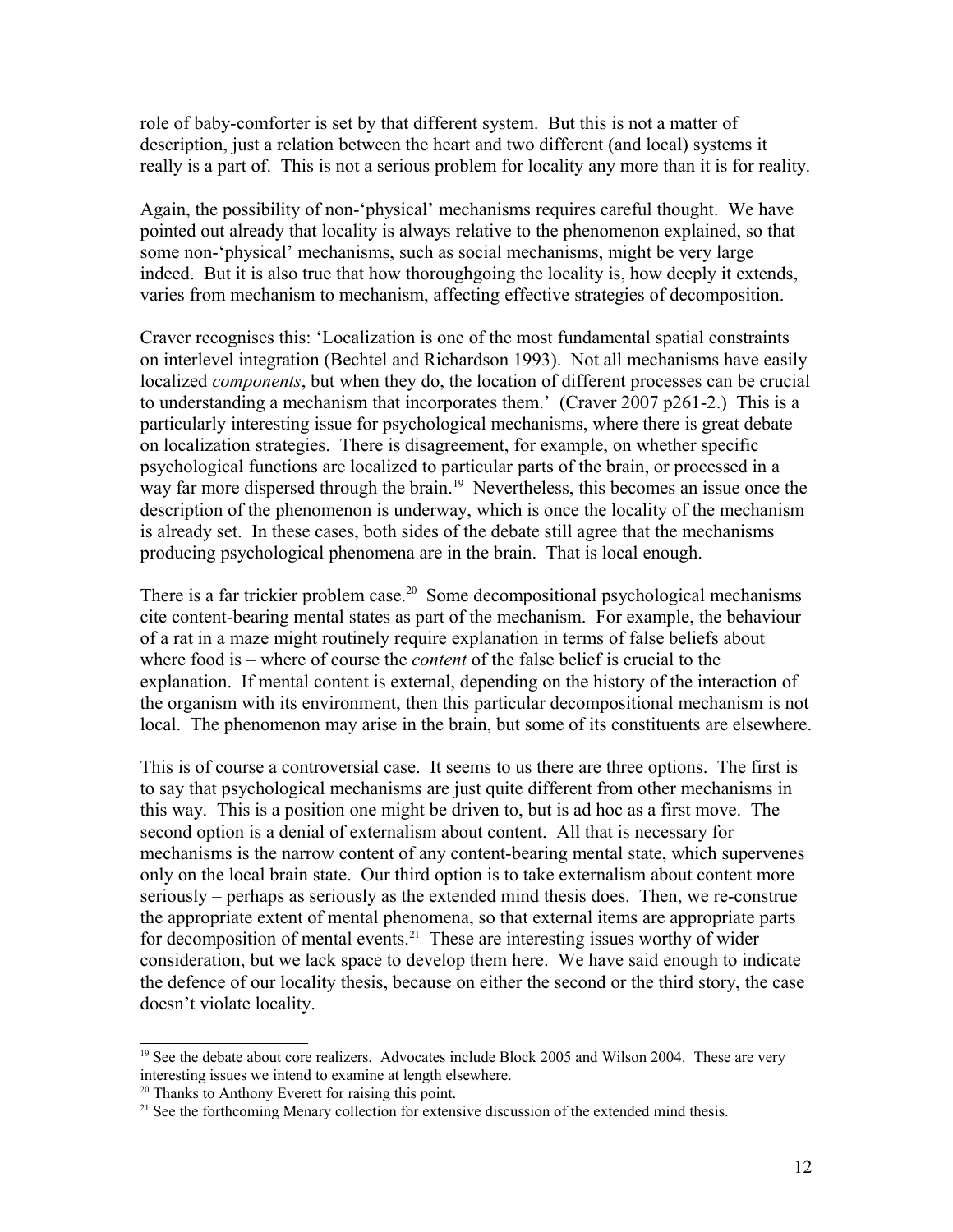The third problem is difficult. The problem is that if omissions are part of any mechanism, which they routinely seem to be, then that mechanism will not be local. The mechanism might depend on features thoroughly non-local to the phenomenon it produces – perhaps on features that have no location at all. The problem of locating omissions is well known from the vast literature on omissions and *causation*. [22](#page-12-0) To illustrate, suppose I, your neighbour, promise to water your plants when you are on holiday. I don't, and they die.<sup>[23](#page-12-1)</sup> It seems my omitting to water the plants causes their death. But where is my omission located? Is it in your house where I fail to turn up? Or is it wherever I am, busy not watering plants? There seems to be no satisfactory answer. Yet it is not impossible that omissions are routinely part of some mechanisms. In the context of causation, Schaffer discusses the example of a gunshot through the heart causing death, but it isn't difficult to see the circulatory system and the internal workings of a gun that he describes as mechanisms. Schaffer writes: 'But heart damage only causes death by negative causation: heart damage (*c*) causes an absence of oxygenated blood flow to the brain  $(\sim d)$ , which causes the cells to starve  $(e)$ .' Later he considers the gun: 'But trigger pullings only cause bullet firings by negative causation: pulling the trigger  $(c)$  causes the removal of the sear from the path of the spring  $(\sim d)$ , which causes the spring to uncoil, thereby compressing the gunpowder and causing an explosion, which causes the bullet to fire (*e*).' (Schaffer 2004 p199.) Examples in biochemistry are numerous. Cells routinely alter which enzymes they produce in response to which metabolites are available. A cell stops producing lactase, for example, in response to the *absence* of lactose diffusing into the cell's cytoplasm.

Our view is that omissions are not a problem for the locality of mechanisms in the same way that they are for causation. Causal relations are often subject to absences. Just as my failure to water your plants caused their death, so the Queen's failure to water them caused their death, and so on. There is no location for these omissions. But the kinds of omissions that are routinely part of mechanisms are locatable, and they are local. This is clear in all three examples above. The deoxygenated blood is part of the circulatory system within the body; the removal of the sear from the path of the spring is part of the gun mechanism, and the alteration of gene expression within the cell is in response to differing levels of metabolites within that cell. All of these are in the familiar area where we would attempt a decomposition of the relevant phenomena.

Causation and mechanisms are different here because difference-making is important to causation and not to mechanisms. Often, the conviction that difference-making is crucial to causation is decisive on thinking that absences cause. This is because in the causation case an absence often stands in a difference-making relation to the effect. To illustrate, it is missing the bus that *made the difference* to my lateness, not the empty bus-stop when I got there.[24](#page-12-2) That is why it is the *absence* that causes my lateness, rather than the positive story about where the missing bus actually is. This idea of difference-making is plausibly

<span id="page-12-0"></span> $22$  See for example Schaffer 2004 and Dowe 2004 for an interesting symposium.

<span id="page-12-1"></span><sup>&</sup>lt;sup>23</sup> This useful example is originally Helen Beebee's. See for example her 2004.

<span id="page-12-2"></span><sup>&</sup>lt;sup>24</sup> We take this important point to be a central view of David Lewis' later work. See Lewis 2004. For further discussion of the idea of difference-making and its relation to causation, see Hall 2004. Differencemaking itself might be tracked in different ways, such as using simple counterfactual notions, invariance relations, or correlations.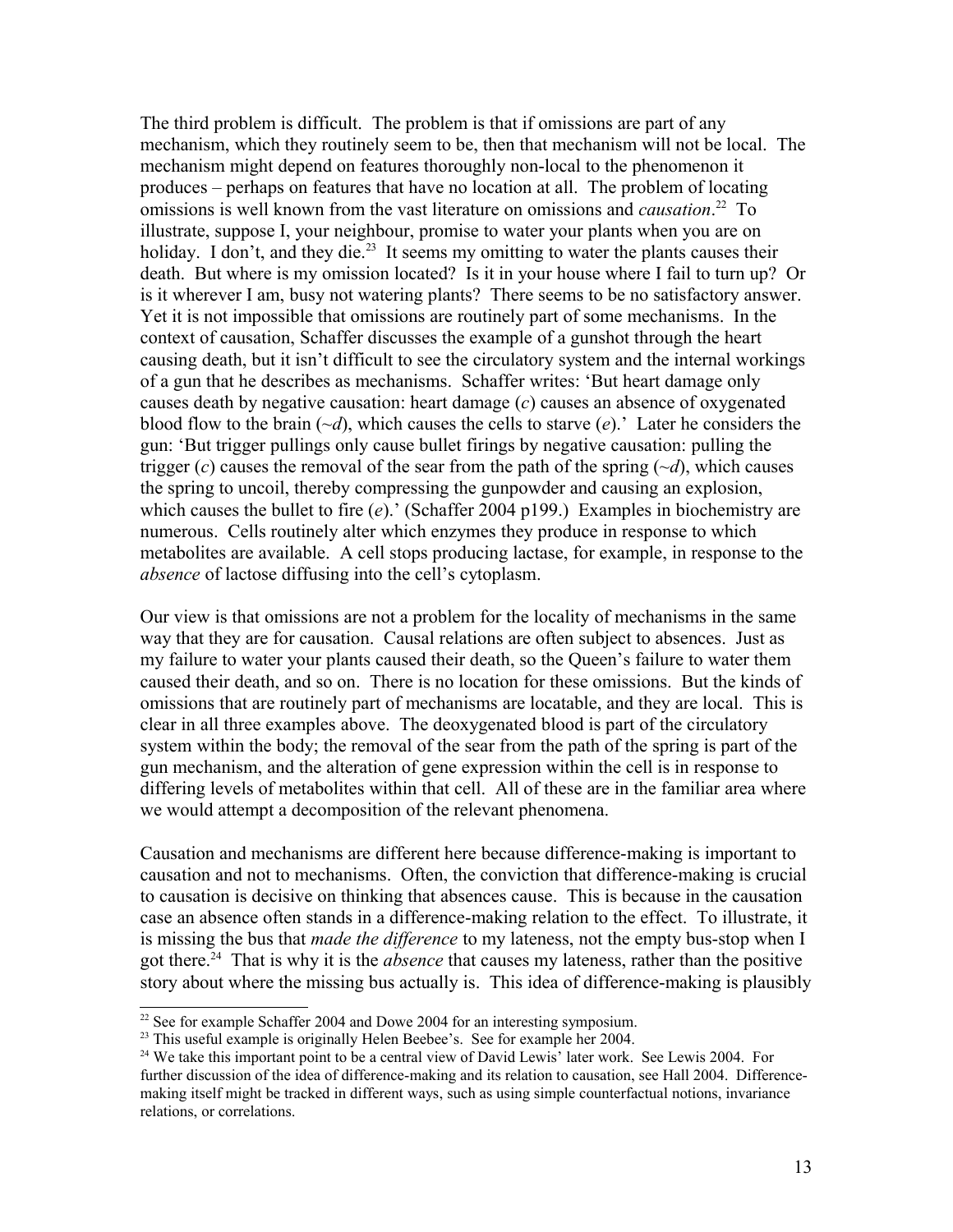very important to causation, but it isn't central to a mechanism. So such external omissions are not in the same way relevant to mechanisms, being outside the relevant mechanisms. This means that only local omissions are relevant to mechanisms.

In conclusion, and in spite of some challenging problems, it is a genuine feature of mechanisms that they are local. This is a kind of locality that scientific practice is committed to in how it explains using real mechanisms, and a locality that is, albeit sometimes implicitly, reflected widely in the mechanisms literature. This is the second important constraint on a metaphysics of mechanisms. Mechanisms are both real and really there, and the right metaphysics of mechanisms must respect that.

### **5 Reality and Locality require an active metaphysics**

The problem for a good metaphysics of mechanisms is to characterise the *interactions* in mechanisms. Recall that all characterisations of mechanisms have two components, with something about the parts of mechanisms, and something about how the parts interact. The metaphysics of the parts of mechanisms has been uncontroversial. They have had different names – 'entities', 'parts' and 'component parts' in the characterizations above – but they have not been much discussed. What is controversial is how to characterize what the parts of mechanisms *do*, the activities or interactions of the parts. It is not surprising that this is controversial, since the interactions are more interesting metaphysically. Unlike the parts, or entities, which are actual, understanding mechanisms also involves understanding what those entities will do in non-actual situations. Scientists seem to know of many mechanisms what they would do when the initial conditions are changed in various ways.

It is in characterising the interactions of parts of mechanisms that the reality and locality of mechanisms becomes relevant, because not all metaphysical approaches to the interactions allow mechanisms to be real and local. Understanding the metaphysics of mechanisms on this level is now a philosophical problem with no immediate bearing on scientific method, of course. It does, however, bear on our understanding of science. Since both scientific practice and many philosophical treatments of mechanisms are committed to their locality and reality, our argument should be of wide interest.

There are broadly two approaches to characterising the interactions in mechanisms, and we will argue that all the approaches to metaphysics that allow mechanisms to be real and local lie within only one of these approaches. We call these broad approaches 'passive' and 'active'. Passive approaches characterise interactions using laws or some counterfactual notion or other – either relatively simple counterfactuals, or their more sophisticated cousin the invariance relation. They then use either a best-system laws grounding for such counterfactual claims, or a modally realist grounding.<sup>[25](#page-13-0)</sup> We call this

<span id="page-13-0"></span><sup>&</sup>lt;sup>25</sup> These familiar ideas derive from Ramsey, through significant development by David Lewis. Ramsey discusses the possibility of us systematising our knowledge in a deductive system, suggesting that the laws are the axioms of such a system. See Ramsey 1990 p143. We focus on the best-system laws grounding for counterfactuals as it is Stathis Psillos' explicit view (see Psillos 2004), and include modal realism as the major alternative.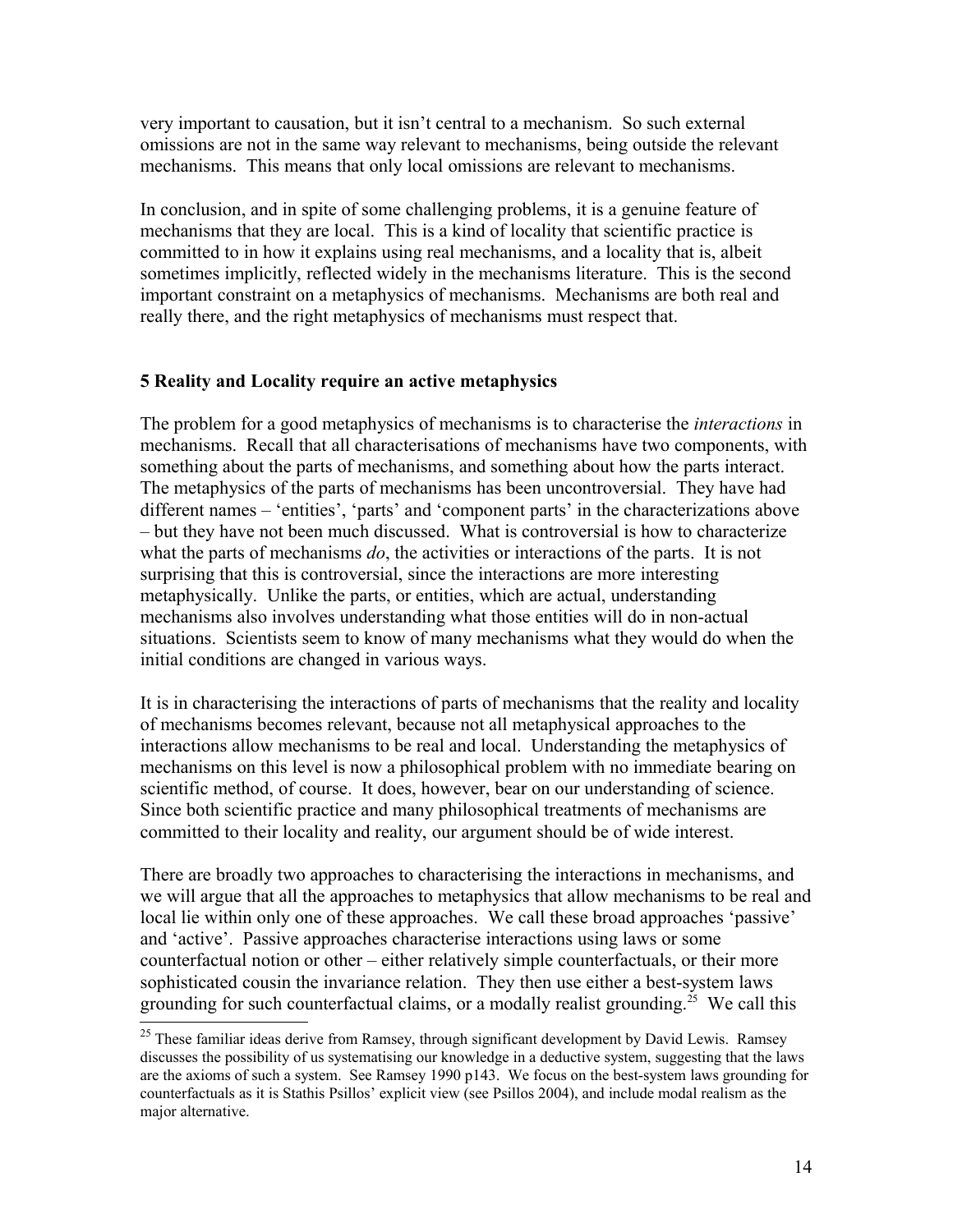approach 'passive' because broadly the grounding for counterfactual claims is just patterns of the objects in this or in other worlds.

Passive approaches contrast with active approaches. These latter approaches give an account of interactions in terms of the capacities, powers or activities of entities. So active approaches include Machamer, Darden and Craver's activities approach, where activities are varied things that entities can engage in, like bonding, breaking, pushing and coiling. Also included are Nancy Cartwright's capacities approach, which claims that capacities are properties of objects, and Carl Gillett's powers approach, which follows Shoemaker in individuating properties by their causal powers, so that having a property implies action in certain conditions.<sup>[26](#page-14-0)</sup> We will argue that only active approaches give a local characterization of a mechanism.

We take the points we make about the metaphysical systems to be well-understood aspects of these systems. They also have well-known problems, which we shall not repeat here. Nevertheless the significance of these points for thinking about the metaphysics of mechanisms needs to be spelled out. Dialectically, this is interesting to the mechanisms literature because – outside of traditional metaphysics – passive approaches are generally regarded as metaphysically less problematic than active approaches. This yields a dialectical reason for philosophers working on philosophy of science, but not inclined to do traditional metaphysics, to plump for passive characterisations of interactions in mechanisms. In the core mechanisms literature, only Machamer, Darden and Craver are trying to use an active approach to characterise interactions in mechanisms, but the novelty and apparent extremity of their approach is off-putting to many. Recent work by Gillett using a powers approach is interesting too, but has yet to be picked up extensively in the mechanisms literature. We wish to oppose this dialectical trend towards passive approaches by pointing out that there are wellworked-out metaphysical systems available that do a better job for mechanisms than passive approaches.

Using some counterfactual account or other of the interactions in a mechanism has been popular. This is the approach of Woodward, Psillos and later Glennan. We will raise concerns about the status of this claim later on, but suppose for now that it is a claim about the nature of mechanisms. Whether such a view yields real, local mechanisms or not depends on what you take to ground counterfactuals. Take the passive views first. Suppose the truth-conditions for counterfactuals – whether simple or sophisticated – are grounded in a best-system account of laws of nature, where the best-system is judged by the simplicity and strength of laws.<sup>[27](#page-14-1)</sup> If this is so, then mechanisms are not local. Mechanisms depend on two kinds of non-local features. The first is features of many other places and times in this world, those necessary to determine the laws of nature. As

<span id="page-14-0"></span><sup>&</sup>lt;sup>26</sup> See Cartwright 1989, Machamer, Darden and Craver 2000 and Gillett 2006. There is considerable variation within the active tradition, with Machamer, Darden and Craver's essentially dynamic activities the most 'active'. We will come to some of these distinctions later.

<span id="page-14-1"></span> $27$  This is Psillos' view. He writes: 'The one [story] I favor ties the truth-conditions of counterfactual assertions to *laws of nature.*' He adds later: 'Laws are those regularities that are members of a coherent system of regularities, in particular, a system which can be represented as an ideal deductive axiomatic system striking a good balance between *simplicity* and *strength.*' (Both from Psillos 2004 p299.)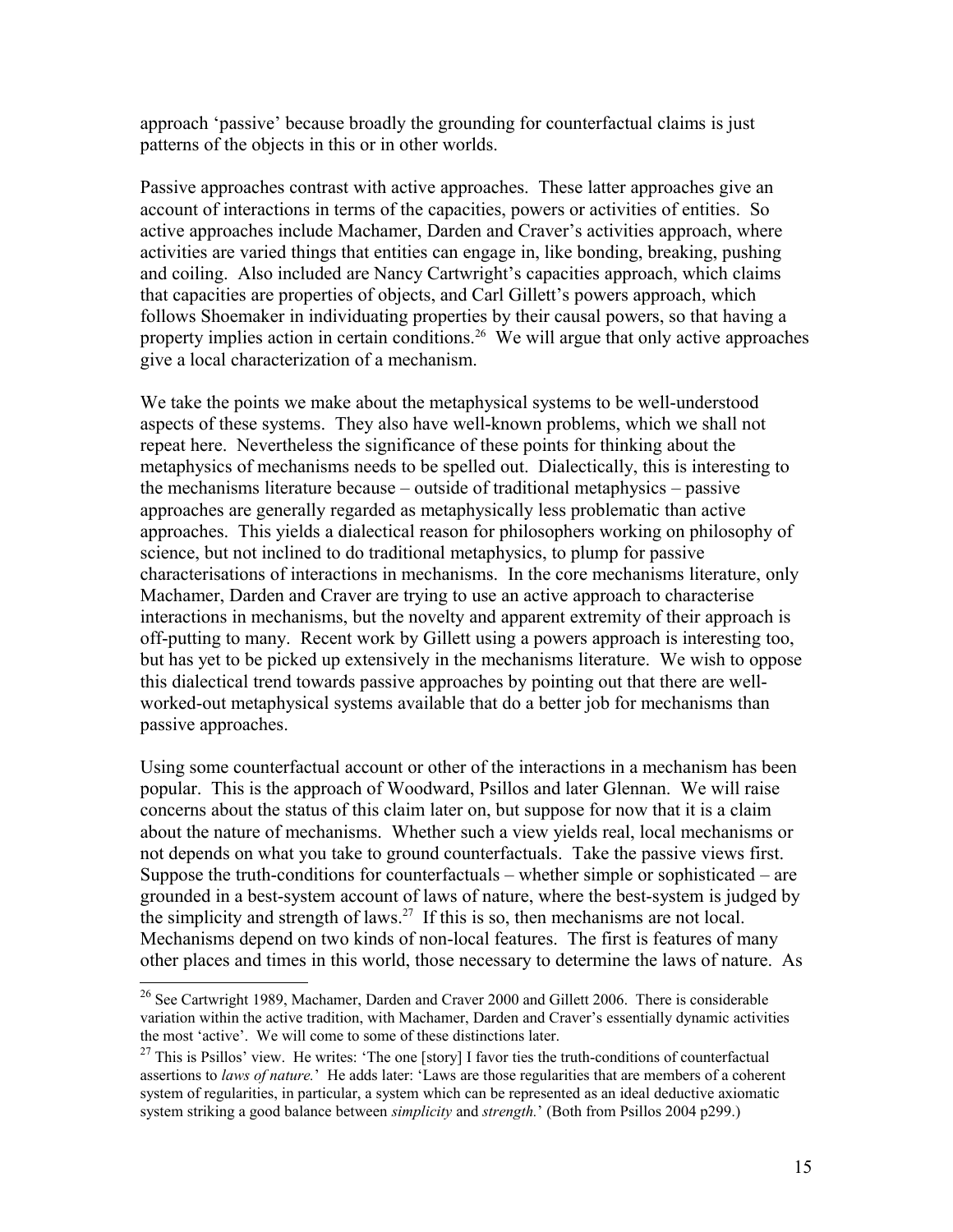we have said in the previous section, this is in tension with the actual practice of mechanistic explanation in the sciences, which examines only local regions of spacetime in constructing mechanistic explanations. The second kind of feature is the simplicity and strength of laws that establish what is the best system of laws. No such features are local, being dependent first on the entire universe, and second on the abstract concepts simplicity and strength, which cannot be located clearly at all. Such mechanisms might also fail to be real – depending on the status of laws. In general, an anti-realist account of laws clearly yields non-real mechanisms; while any passive realist account of laws still has truthmakers widespread in the universe for law, so mechanisms based on such laws will be non-local. $28$ 

Take the alternative modal realist account of truthmakers for counterfactuals, where the truth of any counterfactual claim depends on what happens to counterparts in nearby possible worlds.[29](#page-15-1) Mechanisms involving such counterfactuals might well be real. But the situation regarding locality is worsened. This view makes the truth of counterfactual claims depend not only on what happens elsewhere in this world, but also on what happens in nearby possible worlds. This is the most radically non-local account of the interactions in mechanisms it is possible to have. In general, any passive metaphysical grounding for such counterfactual claims as part of mechanisms will yield non-local, and in some cases also non-real, mechanisms.<sup>[30](#page-15-2)</sup>

The only prospect for a real and local metaphysics is some variety of active metaphysics, a metaphysics such as Machamer, Darden and Craver's activities, or Cartwright's capacities. We begin here with Cartwright's capacities view, since it is a more familiar real and local metaphysics. We will raise the issue of how far our arguments transfer to other active approaches later.

On the capacities approach, the interactions between parts of a mechanism are described in terms of the capacities of the entities in the mechanism. Cartwright holds that most general causal claims such as 'aspirins relieve headaches' or 'electromagnetic forces cause motions perpendicular to the line of action', are really ascriptions of capacities – the capacity to relieve headaches ascribed to aspirin, and the capacity to cause motions perpendicular to the line of action ascribed to electromagnetic forces. Capacities are

<span id="page-15-0"></span><sup>&</sup>lt;sup>28</sup> David Lewis seems committed to this, since he accepts the parallel implication for a laws-based account of causation: 'Like any regularity theory, the best-system analysis says that laws hold in virtue of patterns spread over all of space and time. If laws underlie causation, that means that we are wrong if we think, for instance, that the causal roles of my brain states here and now are an entirely local matter. That's an unpleasant surprise, but I'm prepared to bite the bullet.' (Lewis 1994 p479.) Note that if the best-system view of laws is as a best system in a world consisting of four-dimensional spacetime, then mechanisms today will also depend on the future.

<span id="page-15-2"></span><span id="page-15-1"></span> $^{29}$  No one in the mechanisms literature explicitly holds this view, to our knowledge. However, given the history of metaphysical theorising about counterfactuals, it is too important an alternative to neglect. <sup>30</sup> We do not discuss Woodward's test-conditions for the truth of counterfactuals because Woodward claims that his view is not a metaphysical one. See Woodward 2003. Nevertheless, if you did take Woodward's position to be a metaphysical one, his invariance relations would be non-local, albeit more local than either a modal realist or best-system laws view. Invariance relations would still depend on what happened elsewhere and at other times in this world.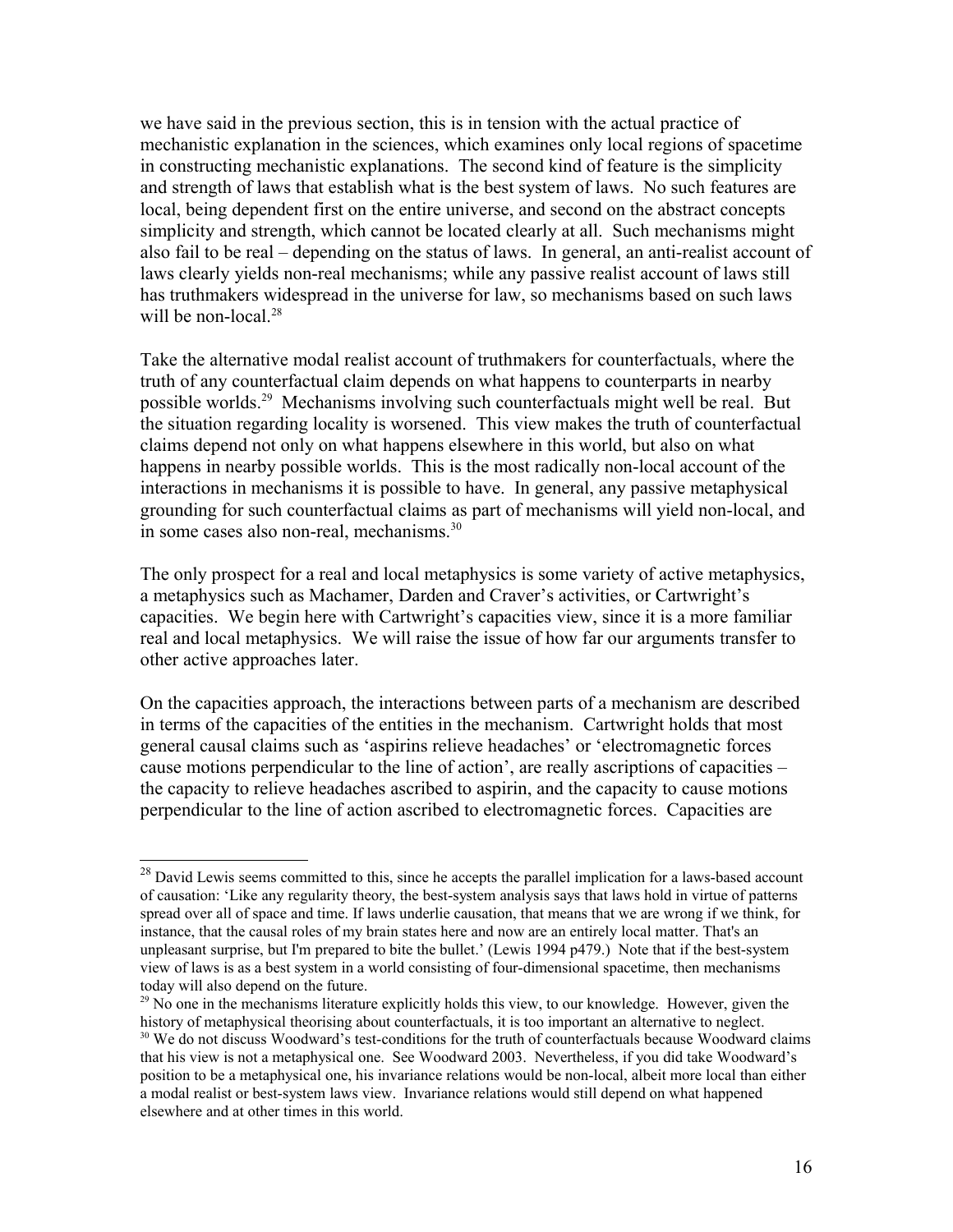properties, and their instances are real.<sup>[31](#page-16-0)</sup> Cartwright allows for special science 'laws' of the kind we allow for – the rule of thumb, ceteris paribus generalizations that are produced in the special sciences; laws with exceptions that can be explained using a mechanism. But these laws arise out of the reasonably regular reactions of entities with similar capacities: the truthmakers for laws are capacities. She writes: 'It is not the laws which are fundamental, but rather the capacities. … Whatever associations occur in nature arise as a consequence of the actions of these more fundamental capacities.' (Cartwright 1989 p181.)

Using capacities in an account of mechanisms allows what a mechanism is to be local. For Cartwright, the capacities of the entities in a mechanism are properties of the entities, not dependent on anything anywhere else in this world or any other. This nicely fits scientific practice since scientists in many domains spend a lot of time figuring out the capacities of the entities in mechanisms underlying the phenomena that are interesting to them. When scientists point to a mechanism and identify it as the mechanism responsible for certain phenomena, on this view they are pointing to something real and really *there*.

Cartwright ensures that her metaphysics is real and local. An ontology using entities and their powers is structurally similar to that of Cartwright. This approach might also yield real and local mechanisms. See the work of Carl Gillett (2006) and recent as yet unpublished work by Stephen Mumford, both using an active powers metaphysics in their approach to mechanisms.<sup>[32](#page-16-1)</sup> Machamer, Darden and Craver are also trying to use an active approach as a good metaphysics for mechanisms, but the view remains as yet under-developed. We think it an interesting view worthy of the necessary development.<sup>[33](#page-16-2)</sup>

These views are promising approaches to mechanisms, but note that not all active metaphysical approaches will do. Dispositional approaches are structurally similar to Cartwright's capacities approach and the powers approach, having a basic ontology of entities plus their dispositional properties, rather than entities and their capacities or powers. But the further detail of most dispositional approaches would create problems. First, many accounts of what dispositions are, are non-local. This would apply to either conditional or law-based accounts of dispositions. Second, the local approach to characterising dispositions is the one which claims that dispositions are intrinsic properties of objects. This makes it an acceptable approach to those wanting a real and local metaphysics and willing to accept metaphysical claims about intrinsic properties, but we are not inclined to accept them. All science needs is clusters of capacities that

<span id="page-16-0"></span><sup>&</sup>lt;sup>31</sup> Cartwright argues this extensively. See her 1989. She also argues against the possibility of describing away capacities in terms of regularities. She writes: 'One does not just say the acid and the base interact because they behave differently together from the way they behave separately; rather, we understand already a good deal about how the separate capacities work and why they should interfere with each other in just the way they do.' (Cartwright 1989 p165.)

<span id="page-16-1"></span> $32$  One might hold that powers are a better prospect for the metaphysics of mechanisms than dispositions, since dispositions can be seen as structural properties of static objects, whereas powers are more dynamic. On this point, see also Machamer 2004. See Illari and Williamson (forthcoming a) for further discussion of the dynamic nature of activities.

<span id="page-16-2"></span><sup>&</sup>lt;sup>33</sup> We argue elsewhere that Machamer, Darden and Craver's activities-entities dualism compares well to Cartwright's entities-capacities ontology, on various criteria for ontology. See Illari and Williamson forthcoming a.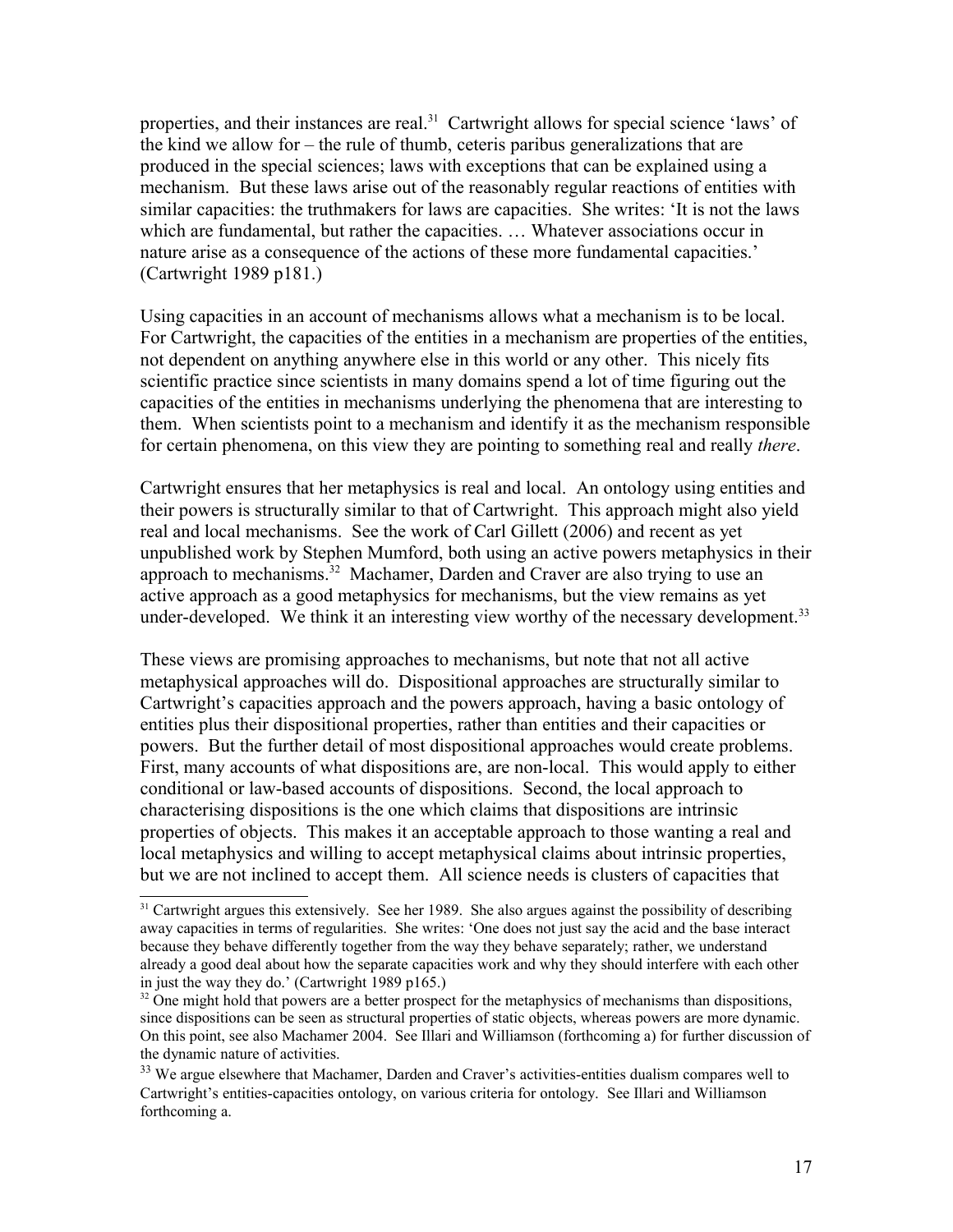stick around together for long enough and produce a phenomenon regularly enough for us to get interested in it and look for the mechanism. As Cartwright says of capacities: 'They do indeed endure; on the other hand, their characteristics may evolve naturally through time, and they may be changed in systematic, even predictable, ways as a consequence of other factors in nature with which they interact.' (1989 p157.)

In conclusion, those wishing for a local and real metaphysics of mechanisms should not use counterfactual notions grounded in laws or other possible worlds in their characterization of mechanisms. There are alternative available metaphysics, along the capacities or active powers lines, which are real and local. These aspects of the capacities or active powers metaphysics are well-known in the core metaphysics literature, of course, but their existence seems to have been largely ignored in the mechanisms literature.

# **6 Objections: laws, capacities and fundamental explainers**

In this section we introduce two major objections to our line of argument. The first objection claims that capacities or powers cannot explain anything at all. We argue that they can, and do a job more suited to the special sciences use of mechanisms than laws or counterfactuals. The second objection is an argument attempting to show that on laws or counterfactuals-based stories, mechanisms can still be local. We argue that whether this succeeds depends on precisely what you are claiming in characterising mechanisms. On one of the cases we identify, there is no serious disagreement, on the other account we argue that mechanisms remain non-local.

# *6a Capacities cannot explain*

Recall that the major reason for introducing mechanisms is to explain. The most uncontroversial claim about mechanisms is that they explain, whether in a physical or in an epistemic way. It might be objected to our arguments that positing an active metaphysics such as capacities or powers as explainers, particularly as fundamental explainers, is illegitimate, because capacities and powers do not explain anything. To say A produced B because it has a capacity or power to produce B, or engaged in the activity which brings about B, explains nothing – it might be thought a mere assertion of 'dormitive virtue'.

The first thing to notice in this debate between capacities or powers, and laws or counterfactuals, is that a parallel complaint can be made about laws or counterfactuals. To say that A produced B because there is a law that A produces B might also be thought to explain nothing. The only 'explanation' offered by a law is the recognition that things just tend to happen that way, that things like A tend to produce things like B. Intuitions on whether to prefer something like capacities or something like laws as fundamental explainers do seem to vary.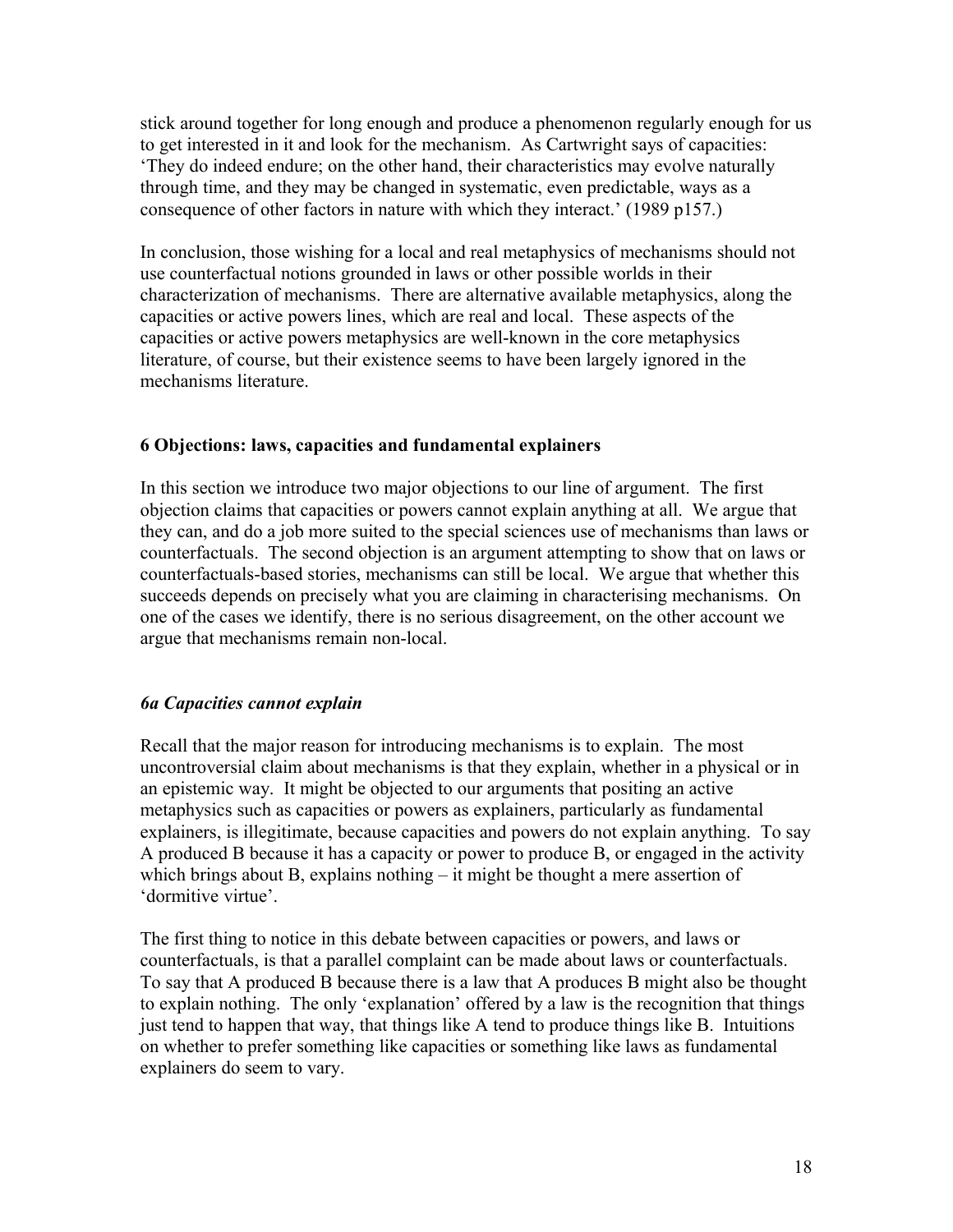There is something odd in considering a law or a capacity, alone, as a complete explanation. The explanations we do get tell us so much more. Consider the explanation of how the cell produces proteins. Neither the claim that it has a capacity to do so, nor the claim that cells like it also produce proteins, tell us much. *Mechanisms* explain in terms of lower-level entities and their capacities, powers, activities or some such item of an active metaphysics. Mechanisms as a whole are neither just capacities, nor just laws. Mechanistic explanation generally starts with a regularity: the identification of a phenomenon requiring explanation – usually a regularly occurring phenomenon. In the case of protein synthesis, distinguishing between kinds of proteins produced, and so further dividing the explanandum phenomenon is important. Mechanistic explanation then proceeds by identifying the parts that make up the phenomenon – the production of each protein, and what those parts do, and can do under similar circumstances. To see this as the identification of the entities present, and the capacities or powers that those entities have, seems natural. Lawlike regularities can be useful in describing mechanisms, but as we have explained, this is consistent with an active metaphysics account of mechanisms. On this views lawlike regularities are not fundamental. For those influenced by the widespread concern of those in the mechanisms literature that there are no special science laws, which we identified as a key reason for turning to consideration of mechanisms, this mechanistic view of explanation is far superior.

### *6b Mechanisms using laws or counterfactuals can still be local*

There may be a deeper objection to our argument that using passive grounds for counterfactual notions to characterize mechanisms renders them non-local. This is as follows: the status of mechanisms as mechanisms depends only on the natural properties that the mechanisms have. Although these natural properties depend on the laws of nature, or other possible worlds, nevertheless the natural properties are local. Thus, the mechanisms themselves are local. The broad idea seems to be to push the underlying non-local metaphysics into the background, and insist that in general, say, protein synthesis depends only on the natural properties of the molecules in the cell, while natural selection depends only on the natural properties in the population and its local environment. This, the claim would go, yields the required locality in spite of the fact that these natural properties only produce anything or interact with anything in virtue of things widely spread in time and space. Thus mechanisms are constitutively local since what makes a mechanism a mechanism is these natural properties, the laws being merely some kind of inert background conditions.

This is an interesting possibility, which raises the issue of what a characterization of mechanisms is intended to do. Over the course of this paper we have identified a number of differences in approaches to mechanisms. A genuine possibility here is that some in the debate are not concerned to make any claims about the nature of mechanisms – that is, no claims that really impinge on the metaphysics of mechanisms.<sup>[34](#page-18-0)</sup> This might be a way to defend Woodward, Psillos and Glennan. Perhaps they are merely trying to give an account of mechanisms that will let you *pick them out*, so that you can discriminate

<span id="page-18-0"></span><sup>&</sup>lt;sup>34</sup> This might be partially due to their primary concern being with epistemic explanation.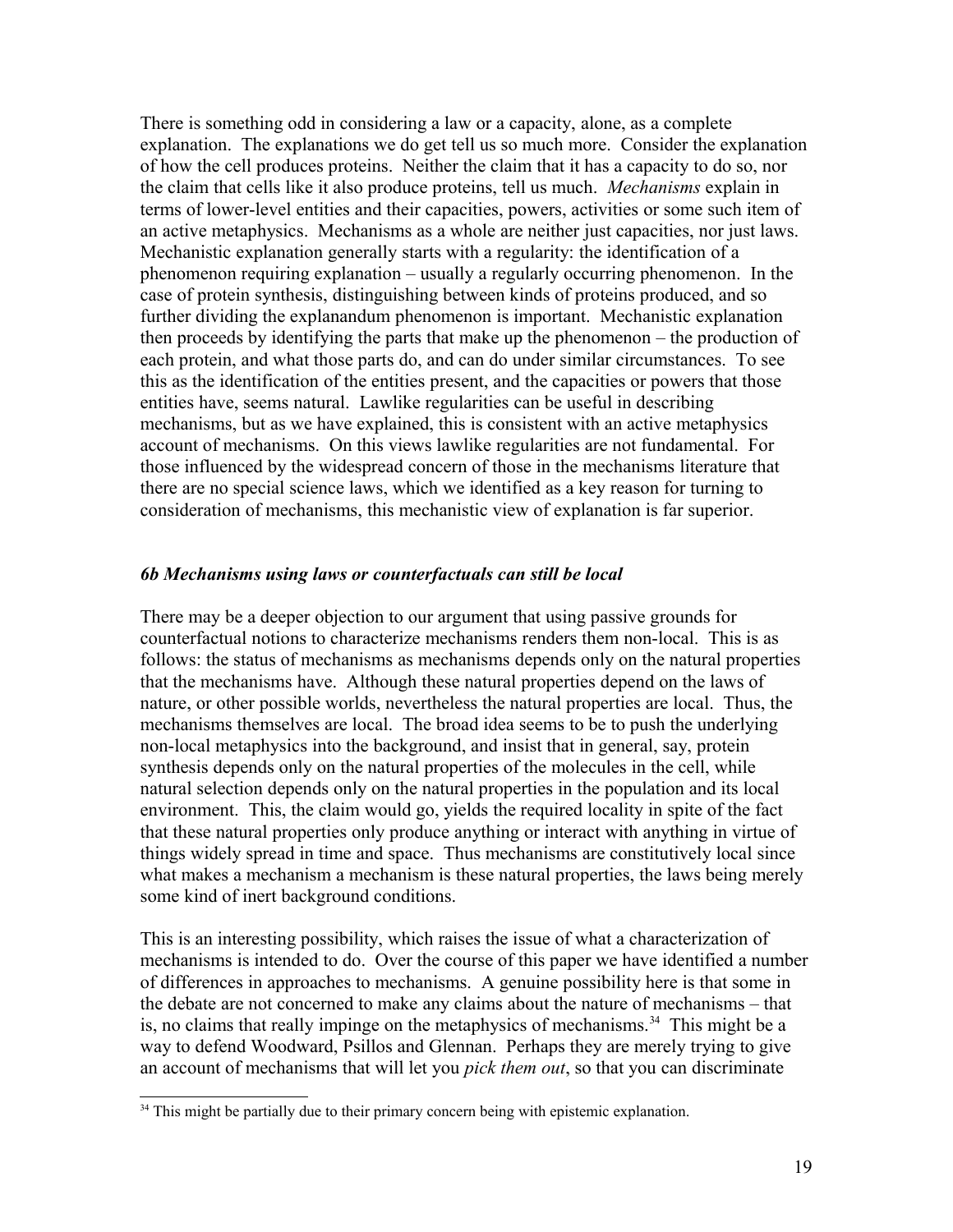mechanisms from non-mechanisms – rather than illuminate what they *actually are*. Perhaps the best characterisation uses counterfactuals or invariance relations because they best let you pick out the mechanisms.

It is possible to read both Woodward and Glennan as merely characterizing how you pick out mechanisms. Woodward's paper is titled, 'What is a mechanism? A counterfactual account,' but his abstract summarizing his argument is less clear. He writes: 'This paper presents a counterfactual account of what a mechanism is. Mechanisms consist of parts, *the behavior of which conforms to generalizations that are invariant under interventions*, and which are modular in the sense that it is possible in principle to change the behavior of one part independently of the others. Each of these features can be captured by the truth of certain counterfactuals.' (Woodward 2002 S366, emphasis added.) Perhaps he is only claiming something about what the parts of mechanisms typically do, not what they are. Glennan is also open to this interpretation. He writes: ' "Interaction" is a causal notion that *must be understood in terms of* the truth of certain counterfactuals. The stipulation that these interactions can be characterized by invariant, change-relating generalizations is meant to capture the relevant counterfactual truth claims.' (Glennan 2002 S344, emphasis added.) If you read 'must be understood in terms of' fairly lightly, this may not be a claim about a deeper metaphysics.

If this is indeed the aim Woodward, Psillos and Glennan have in mind, then their accounts would fit that aim. Mechanisms do typically exhibit a stability which can very naturally be characterised using various counterfactual notions. If this is the claim then it is perfectly legitimate to say that a counterfactual characterization using a laws or modal realist grounding for counterfactuals is compatible with a local deeper metaphysics. A characterization of this sort says nothing about metaphysics. When serious questions about the nature of mechanisms arise, the non-local metaphysics used merely to pick out mechanisms can fade quietly into the background.

That is one possibility. However, it seems that Woodward, Psillos and Glennan all have at least some intention of arguing for a claim about the nature of mechanisms. In some form or other, they all argue that some counterfactual notion is essential or ineliminable in characterising mechanisms. This might well be taken as a stronger claim about the nature of mechanisms, beyond any claim about a handy way to pick them out. The quotes from Woodward and Glennan above are certainly open to this stronger reading. Psillos must be read in this stronger way.<sup>[35](#page-19-0)</sup> He argues extensively that counterfactuals are indispensable to a characterization of mechanisms, repeating this kind of claim at several points in his paper. He summarizes the thesis he has argued for towards the end of the paper: 'mechanisms need counterfactuals; but counterfactuals do not need mechanisms. In other words, mechanistic causation requires counterfactual dependence but not conversely. It is in this sense, that the counterfactual approach is more basic than the mechanistic.' (Psillos 2004 p315.) To claim that the counterfactual approach is more basic than the mechanistic does look like a metaphysical claim in this paper.

<span id="page-19-0"></span><sup>&</sup>lt;sup>35</sup> Note that Psillos could defend himself by retreating into a general anti-realism. But then we think his general anti-realist views will support his views on mechanisms, not vice versa.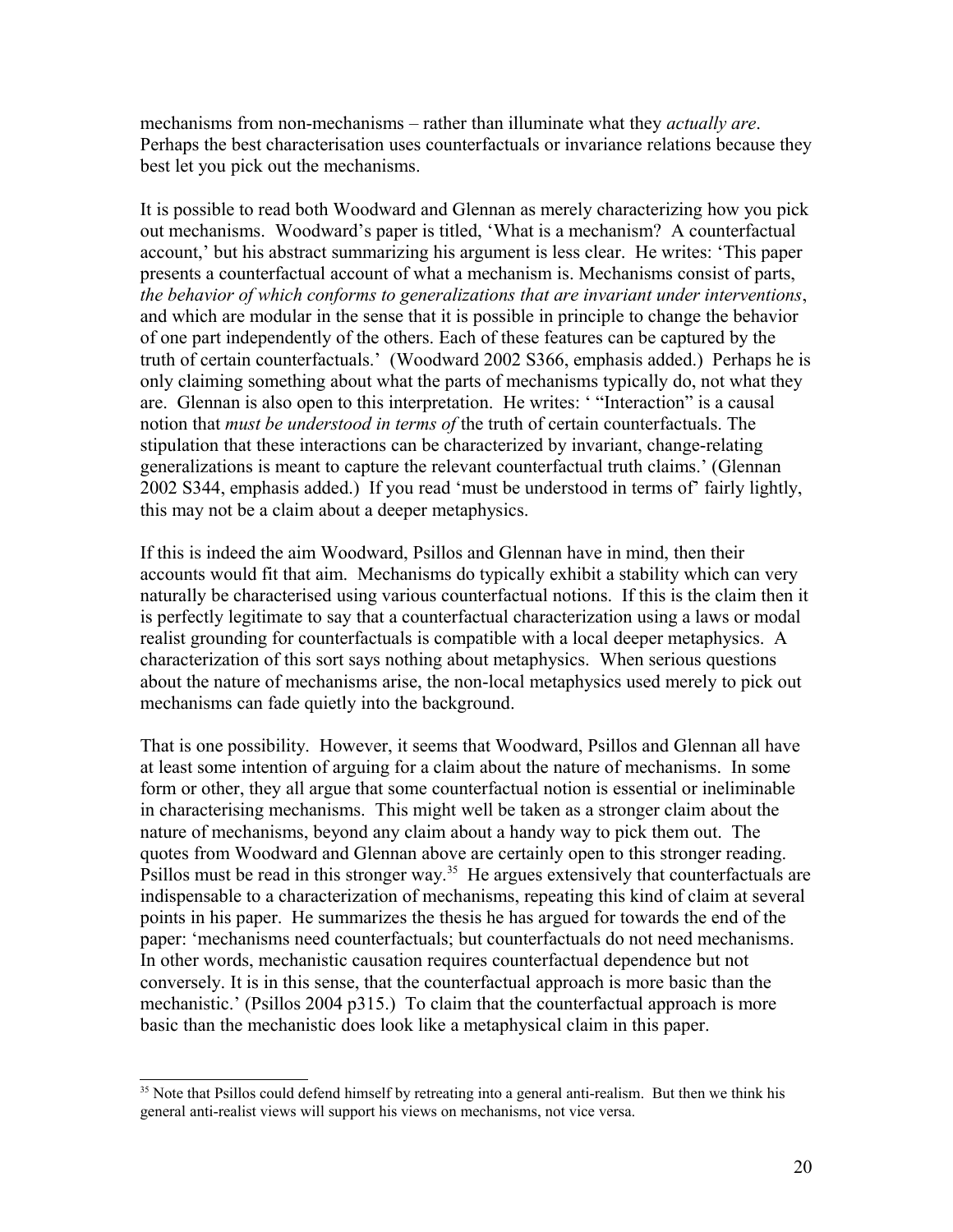If the claims of any of the three are claims about the basic – ineliminably basic – metaphysics for mechanisms, then it is a claim about the nature of mechanisms. It is not clear how such a claim can fade into the background to allow mechanisms to be considered constitutively local. It is claimed that the nature of mechanisms is to have the natural properties that they do lead to the interactions that they do only in virtue of the laws of nature, or facts about other possible worlds. But then what mechanisms *are* is non-local. Depending on the detail of the further claims, mechanisms might also turn out to be non-real.

Another thought is that Psillos, Woodward and Glennan are in various ways concerned with understanding causation, as well as mechanisms. Perhaps the claim that a non-local metaphysics doesn't make *causal* claims non-local is plausible in a way that the parallel claim for mechanisms is not. In considering causal claims, we immediately focus on salient causes, and standardly assume vast amounts of stable background conditions. Perhaps in this context the claim that natural properties are local, treating a passive metaphysics as background, is not unreasonable. But in the context of physical mechanistic explanation – not *epistemic* mechanistic explanation – we are not in the same situation. For mechanisms, the entire structural background is crucial to what a mechanism is. On this metaphysical view, such mechanisms are non-local.

Perhaps the objection discussed in this section could be read as intending merely to deflect the counterintuitiveness of mechanistic explanation turning out to be non-local.<sup>[36](#page-20-0)</sup> If this is so, it seems to fail. Non-local mechanistic explanations of this sort are committed to the core claim that the behaviour of other people like me in this world, or my counterparts in other possible worlds, is in some way relevant to explaining why I bump into lampposts. This is precisely the counterintuitive claim that we deny. A mechanistic explanation of my clumsiness depends only on facts about me. There is a metaphysics available without such a counterintuitive consequence – a metaphysics of capacities, powers or activities, which should be preferred.

In conclusion, capacities can explain and mechanisms are still non-local on any claim that counterfactual notions are part of their nature, their metaphysics. The active metaphysics of capacities or powers clearly comes out better, thoroughly satisfying both locality and reality.

# **7 Conclusion**

We have argued extensively that both scientific practice and much of the mechanisms literature is committed to mechanisms being both real and local. We further argued that if mechanisms are to be real and local, so that they can be used in physical explanations of phenomena, in a form distinct from laws-based explanation, they require an active metaphysics such as Cartwright's capacities approach, a powers approach, or an activities approach.

<span id="page-20-0"></span><sup>&</sup>lt;sup>36</sup> We thank an anonymous reviewer for raising this possibility.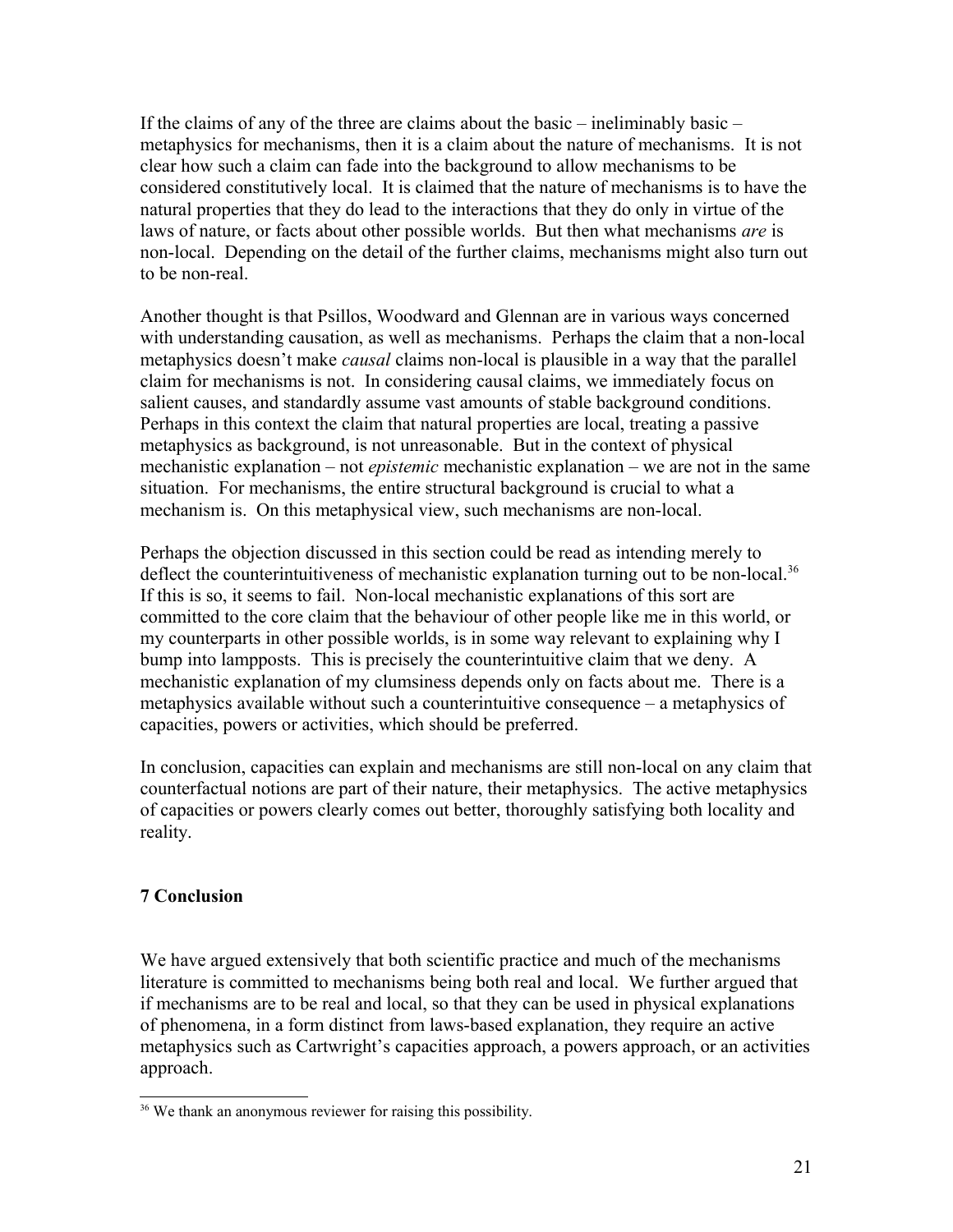We have framed all our arguments here about mechanistic explanation. We believe that exploring mechanistic explanation will be illuminating to metaphysical debates about causation, but not necessarily in a simple way, meaning that it is best to understand mechanistic explanation thoroughly, and then go on explicitly to consider its relation to causation and causal explanation. For those interested in scientific methodology more than metaphysical debates, it is probably sufficient to note that scientists involved in mechanistic explanation of the sort we describe see themselves as straightforwardly involved in causal explanation. See for example the work of an evolutionary biologist: 'The main purpose of evolutionary biology is to provide a rational explanation for the extraordinarily complex and intricate organization of living things. To explain means *to identify a mechanism that causes evolution and to demonstrate the consequences of its operation*.' (Bell 1997 p1, emphasis added.) Or consider the view of a biochemist: 'Uncovering the cellular mechanisms *resulting in sequential transfer* of information from DNA (our genes) to RNA and then to protein represents one of major achievements of biochemistry in the 20th century.' (Whitford 2005 p247, emphasis added.) Both clearly see themselves as investigating causes. From this point of view, all our arguments apply straightforwardly to this important variety of causal explanation.

#### **Acknowledgements**

We would like to thank the Leverhulme Trust for funding this work on mechanisms. We are also grateful to three anonymous referees for extensive comments leading to improvement of the work. We would also like to thank numerous colleagues at Kent, Bristol, and internationally for discussion of ideas used here. Remaining errors are, of course, our own.

#### **References**

Peter Achinstein (1983): *The Nature of Explanation*, OUP, Oxford.

- RL Adams, DP Knowler and JT Leader (1992): *The Biochemistry of the Nucleic Acids* (11<sup>th</sup> edn.) Chapman and Hall, London.
- William Bechtel and Adele Abrahamsen (2005): 'Explanation: a mechanist alternative' in *Studies in the History and Philosophy of the Biological and Biomedical Sciences*, 36, p421–41.

William Bechtel and Adele Abrahamsen (2008) 'From Reduction Back to Higher Levels' In BC Love, K McRae and VM Sloutsky (Eds.), *Proceedings of the 30th Annual Conference of the Cognitive Science Society* (p559-64), Austin, TX, Cognitive Science Society.

Helen Beebee (2004): 'Causing and Nothingness' in LA Paul, EJ Hall and J Collins, (eds.) *Causation and Counterfactuals*, MIT Press, Cambridge, MA, 291-308.

Graham Bell (1997): *Selection: The Mechanism of Evolution*, Chapman and Hall, NY, USA.

- Ned Block (2005): 'Two neural correlates of consciousness' in *Trends in Cognitive Sciences* Vol. 9, 2, p46- 52.
- Nancy D Cartwright (forthcoming): 'Causality, Invariance and Policy' to appear in Harold Kincaid and Don Ross (eds.) *The Oxford Handbook of Philosophy of Economics.*
- Nancy D Cartwright (2006): 'Evidence-Based Policy: Where is Our Theory of Evidence?' in *Selected Proceedings of the German Analytic Philosophy Conference*, Berlin, September 2006.
- Nancy D Cartwright (1989): *Nature's Capacities and their Measurement*, Clarendon Press, Oxford. Nancy D Cartwright (1983): *How the Laws of Physics Lie*, Clarendon Press, Oxford.